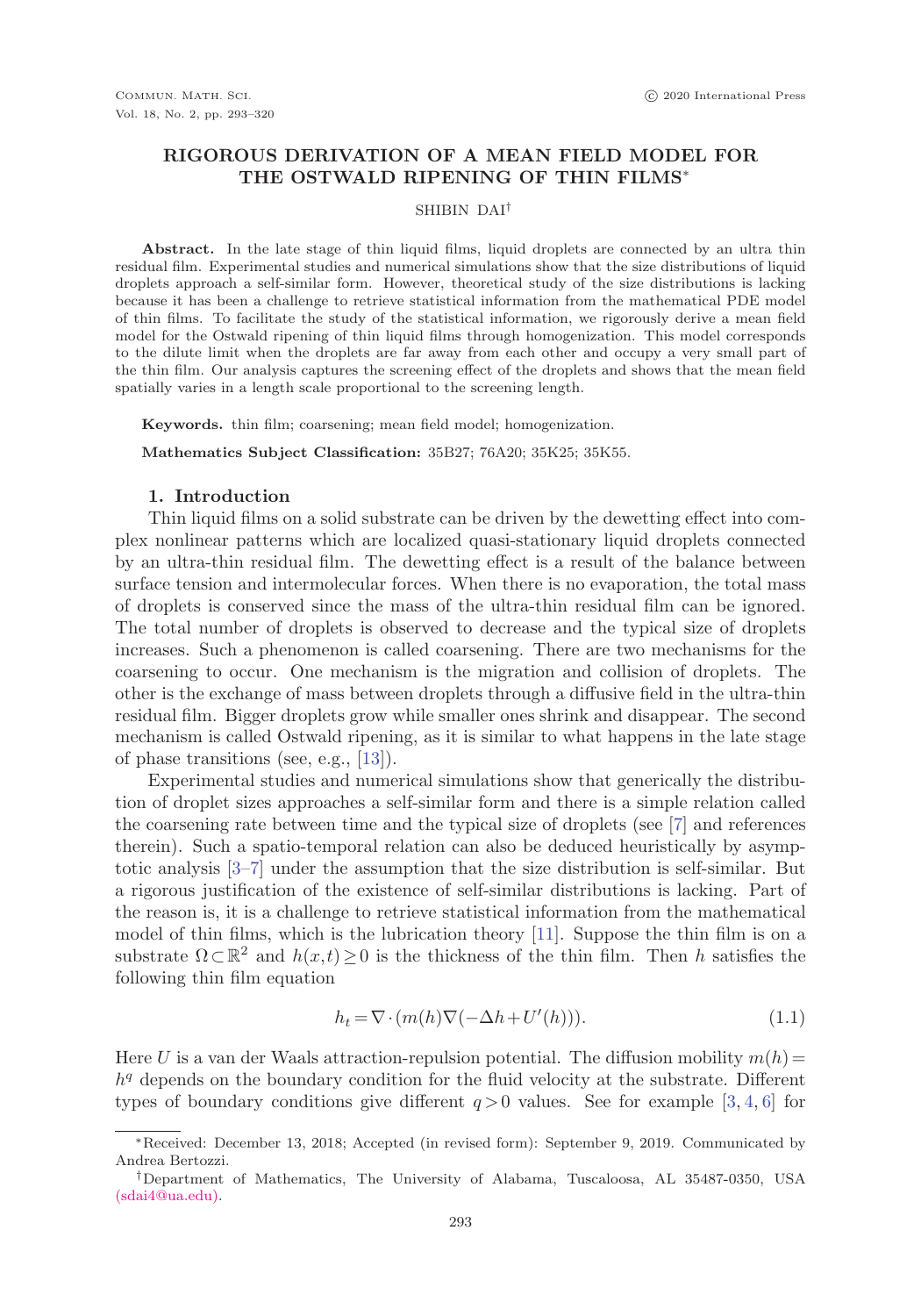discussions about the effect of  $m(h)$  on the coarsening mechanisms. There are also estimates of the coarsening rate by directly studying the thin film equation [12]. This approach gives rigorous proofs on the universal upper bound of the coarsening rate, which is true independent of the statistical information.

In two dimensional thin films, the shapes of liquid droplets are paraboloids [3, 4]. The contact angle, which is the angle between the surface of the droplets and the uniform ultra thin residual film, is solely determined by the intermolecular potential and independent of the sizes of the droplets. Because of this feature, the droplets are totally determined by their circular bases. The dynamics of the thin film is hence reduced to the dynamics of the radii of the bases. Suppose at time t, there are  $N(t)$ droplets on a square substrate  $\Omega = [0, \mathcal{L}]^2$ . Let  $B_i := \{x \in \Omega : |x - x_i| \le R_i(t)\}$  be the basis with center  $x_i$  and radius  $R_i(t)$ ,  $i=1,\ldots,N(t)$ . Suppose further that the droplets are well-separated. The motion of the centers  $x_i$  are affected by the form of the mobility  $m(h)$ . Under the no-slip boundary condition for the fluid at the substrate, we have  $m(h) = h<sup>3</sup>$ . In this case the motion of the centers  $x<sub>i</sub>$  are minor effects [4]. Thus we may assume they are fixed in space. Using asymptotic analysis it is derived in [4] that, under a proper rescaling, the evolution of the droplets is determined by the following equations.

$$
-\Delta u(x,t) = 0 \quad \text{if } x \in \Omega \setminus \bigcup_{i=1}^{N(t)} \bar{B}_i,
$$
\n(1.2)

$$
u = \frac{1}{R_i} \quad \text{if } x \in \bar{B}_i,
$$
\n
$$
(1.3)
$$

$$
\dot{R}_i = \frac{1}{R_i^2} \int_{\Gamma_i} [\nabla u \cdot n] ds \quad \text{on } \Gamma_i := \partial B_i.
$$
 (1.4)

For simplicity we take periodic boundary condition on  $\partial\Omega$ . Here u is the rescaled pressure field,  $\Gamma_i := \partial B_i$  is the boundary of the base of the i<sup>th</sup> droplet, n is the outer normal vector of  $\Gamma_i$ ,  $[\nabla u \cdot n]$  is the jump of the normal gradient of u across the boundary. Equations  $(1.2)$ – $(1.4)$  is a quasi-stationary model for the evolution of droplets. Being quasi-stationary means that even though the pressure field  $u$  depends on time, at each moment the evolution of  $u$  does not explicitly depend on  $t$ , rather it is determined by the boundary condition (1.3) on the boundary of droplets and the boundary condition on  $\partial Ω$ . The motion of the droplet boundary is then determined by (1.4), which guarantees that the total volume of droplets is preserved during the ripening process. Because of the parabolic shapes, volumes of droplets are proportional to the cube of the radii of their bases. We assume droplets are far away from each other so that collisions do not occur. Using the same technique as in [8], it can be shown that for any given initial configuration  $\{R_i(0)\}\$ , there exists  $T > 0$  such that  $(1.2)$ – $(1.4)$  has a unique solution in [0,T], where  $R_i$  are smooth and  $u \in L^2(0,T;H^1(\Omega))$ . The solution can be extended to some time  $t_1$  when some droplets disappear (radii become 0). After this moment, we can remove those droplets with radii 0 and restart the evolution.

The first observation is that the total volume of droplets is preserved since

$$
\sum_{i=1}^{N} R_i^2 \dot{R}_i = \sum_{i=1}^{N} \int_{\Gamma_i} [\nabla u \cdot n] ds = - \int_{\Omega \setminus \cup_i \bar{B}(x_i, R_i)} \Delta u dx = 0.
$$
 (1.5)

In addition, the surface energy, which is proportional to the total surface area of droplets and hence to  $\sum_{i=1}^{N} R_i^2$ , is decreasing. This can be seen by the following estimate.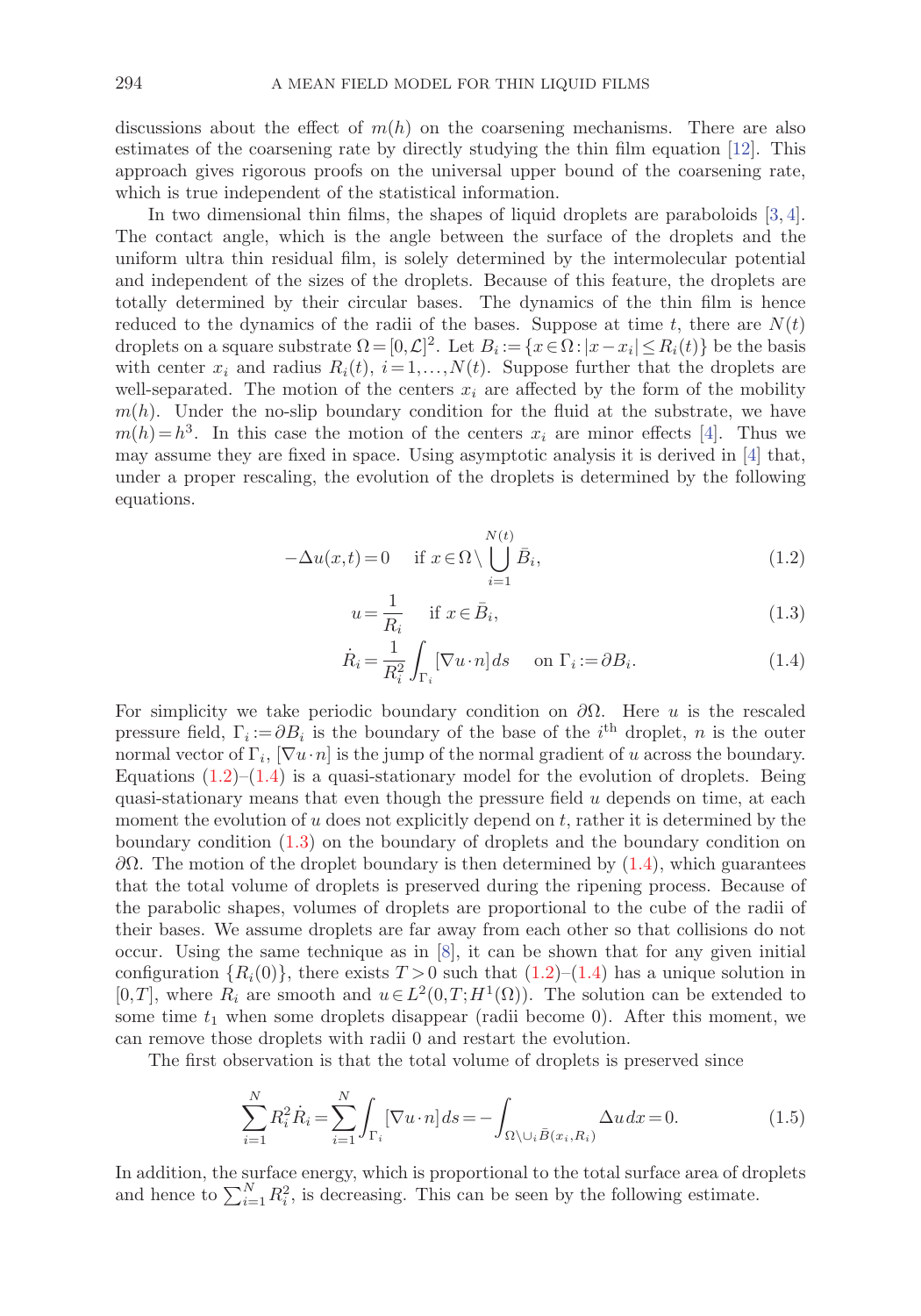S. DAI 295

Multiplying Equation (1.2) by u and integrating over  $\Omega$ , we have

$$
0 = \int_{\Omega} -u\Delta u \, dx = \int_{\Omega} |\nabla u|^2 \, dx + \sum_{i=1}^N \int_{\Gamma_i} u[\nabla u \cdot n] \, ds
$$

$$
= \int_{\Omega} |\nabla u|^2 \, dx \, dt + \sum_{i=1}^N R_i \dot{R}_i. \tag{1.6}
$$

Integrating over  $t_1 < t_2$ , we get

$$
\int_{t_1}^{t_2} \int_{\Omega} |\nabla u|^2 dx dt + \frac{1}{2} \sum_{i=1}^{N} R_i(t_2)^2 = \frac{1}{2} \sum_{i=1}^{N} R_i(t_1)^2.
$$
 (1.7)

Immediately we have

$$
\sum_{i=1}^{N} R_i^2(t_2) \le \sum_{i=1}^{N} R_i^2(t_1) \quad \text{for all } t_1 < t_2. \tag{1.8}
$$

To facilitate the study of size distributions, recently mean field descriptions of the Ostwald ripening of thin films were proposed for the simplified case of one dimensional thin films  $[7]$  (see also  $[1]$ ) and the physically realistic two dimensional case  $[2]$ . These mean field models were derived using heuristic arguments. Although information about the delicate relations between droplet size, distance between droplets, and the domain size were not accurately captured, these mean field models prove to be useful in predicting the existence and describing the properties of self-similar distributions.

The purpose of this paper is to give a rigorous derivation of a mean field model for thin films on two dimensional solid substrates, and capture the delicate information that is missing in those heuristic mean field models. The study of our new model will provide us more accurate information about the coarsening dynamics of thin liquid films. To make the paper accessible for a wider readership, in Subsection 1.1 we introduce our main result in an informal form, and in Subsection 1.2 we give a heuristic derivation of the mean field model. Also in Subsection 1.2 we state the similarity and difference between our problem and the two-dimensional Mullins-Sekerka model considered in [9]. Starting from Subsection 1.3 we introduce our result in a rigorous form. In Subsection 1.3 we describe the spatial and temporal rescaling under which we can study the homogenization, and also state the main result in a rigorous form. In Section 2 we describe the details about our time scalings. In Section 3 we consider the homogenization limit and derive the necessary estimates. In Section 4 we prove our main theorems. Sections 3 and 4 closely follow the structure of [9], with necessary adaptation for the derivation of our main result. We also provided more details that make the arguments easier for readers to follow. One difference from [9] is that in Subsection 3.4 we use a different approach to prove two lemmas (Lemmas 3.4, and 3.5) that can fulfill the same role as Lemma 3.6, which is proved in [9]. Finally in Section 5 we give some discussion about further investigations.

**1.1. Main result in an informal form.** Since the total volume of all droplets is conserved, we define  $R$  to be the radius of the droplet whose volume is the average volume of all droplets. Suppose initially there are  $N_0$  droplets with radii  $R_i(0)$ . Then

$$
N_0 \mathcal{R}_0^3 = \sum_{i=1}^{N_0} R_i(0)^3
$$
, or  $\mathcal{R}_0 = \left(\frac{\sum_{i=1}^{N_0} R_i(0)^3}{N_0}\right)^{1/3}$ .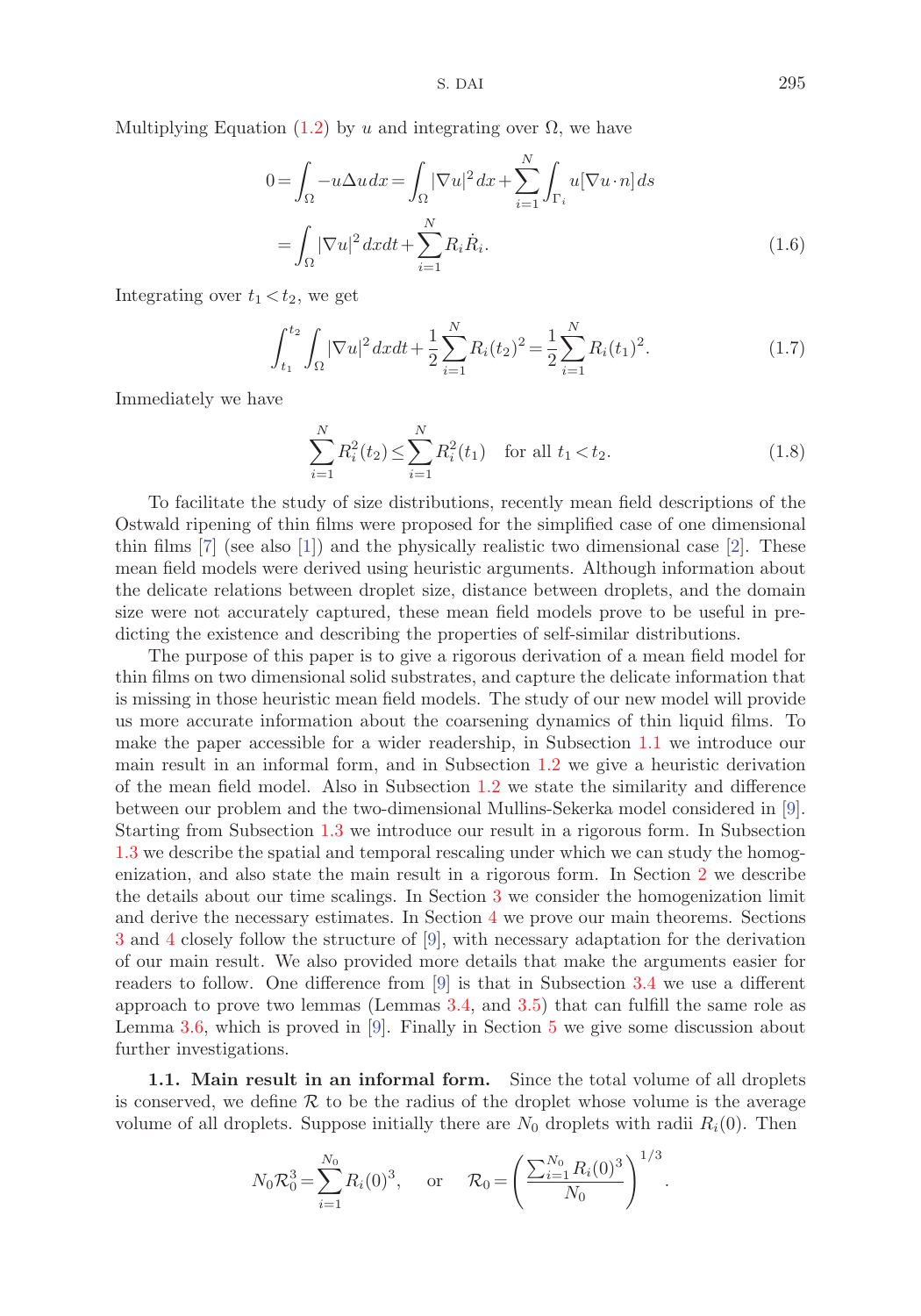Taking  $\mathcal{R}_0$  as a characteristic droplet size, we nondimensionalize the radii  $R_i(t)$  into  $\hat{R}_i(t) := R_i(t)/\mathcal{R}_0$ . The space locations of the droplets are as important as their sizes. Let  $f(t,x,R)$  be the joint distribution of the locations and the nondimensionalized sizes of droplets. Our main result is that  $f(t,x,R)$  satisfies the following system of equations in the weak sense.

$$
-\Delta\hat{u}_* + 2\pi\delta \int_0^\infty \left(\hat{u}_* - \frac{1}{\hat{R}}\right) f(t, x, \hat{R}) d\hat{R} = 0, \tag{1.9}
$$

$$
\frac{\partial}{\partial t} f(t, x, \hat{R}) + \frac{\partial}{\partial \hat{R}} \left( -\frac{2\pi}{\hat{R}^2 \ln \phi^{-1/2}} \left( \frac{1}{\hat{R}} - \hat{u}_* \right) f(t, x, \hat{R}) \right) = 0. \tag{1.10}
$$

Here  $\phi$  is the fraction of the substrate covered by the droplet bases, which is decreasing in time, and  $\delta > 0$  is a scaling parameter describing the ratio between the domain size  $\mathcal L$  and the screening length, denoted by  $\mathcal L_s$ . For a specific droplet, its neighbor droplets have a screening effect that blocks the influence from droplets that are far away. A droplet can only receive influence from droplets within the distance of the screening length. For discussion about screening length, we refer to [10] for 3D systems and [9] for 2D systems. Roughly speaking, the screening length is determined by the size of droplets and the distance between droplets. Equation (1.18) gives an approximate formula of the screening length in the scenario that all droplets are of similar size and the distances between droplets are roughly the same. The scaling parameter  $\delta$  is then defined by

$$
\delta := \frac{\mathcal{L}^2}{\mathcal{L}_s^2}.
$$

So  $\delta$  connects the domain size, the typical droplet radius, and the typical distance between droplets. In Subsection 1.2 we will give a heuristic description of the mean field model, and in Subsection 1.3 we will rigorously describe the setting and the mathematical meaning of a weak solution for  $(1.9)$ – $(1.10)$ .

**1.2. Heuristic description of the mean field model.** Now we give some heuristic argument about the behavior of u. Assume the distance between droplets is much bigger than the size of droplets. Then at a given time, near the droplets, the pressure u should be similar to the fundamental solution to the 2D Laplacian operator. Away from droplets, u should be approaching a slowly-varying mean field  $u_*$  which is the average of the hydrodynamic pressure of neighbor droplets. Consequently  $u_*$  depends on the spatial distribution of the droplets. This indicates a "cutoff" of the fundamental solution. Assume  $d$  is the cutoff distance, that is,  $d$  is a number bigger than droplet sizes but smaller than, or at most comparable to, the distance between droplets so that u becomes the mean field  $u_*$  at points x when  $|x-x_i|\geq d$  for all i. Then because of boundary condition  $(1.3)$ , u should have the following form near the  $i<sup>th</sup>$  droplet,

$$
u(x) \approx \frac{\left(\frac{1}{R_i} - u_*\right)}{\ln \frac{R_i}{d}} \ln \frac{|x - x_i|}{d} + u_* \quad \text{for } |x - x_i| \le d. \tag{1.11}
$$

From the boundary condition  $(1.4)$ , we obtain an evolution law for  $R_i$ .

$$
\dot{R}_i \approx \frac{2\pi}{R_i^2} \frac{1}{\ln\frac{R_i}{d}} \left(\frac{1}{R_i} - u_*\right). \tag{1.12}
$$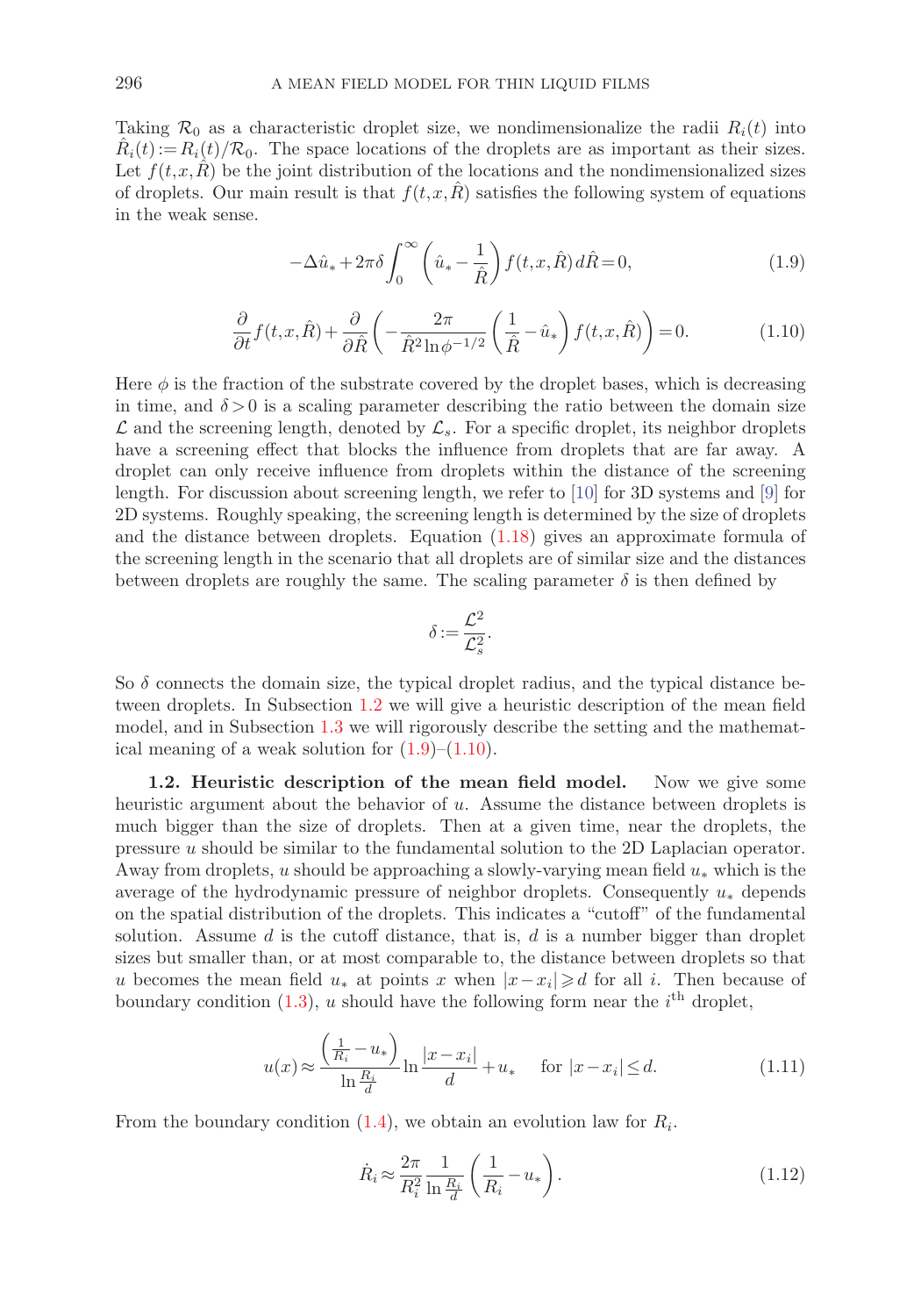Note that the cutoff distance  $d$  is artificial. We assume that  $d$  is comparable to the average distance between the droplets. So heuristically we may take  $d$  to be the average distance, that is,  $d = \mathcal{L}/\sqrt{N}$ , or  $Nd^2 = \mathcal{L}^2$ . In addition, without changing the leading order behavior of the model, we may replace  $R_i$  by the characteristic radius  $\mathcal R$  of all droplets. Define  $\mathcal{R}=\mathcal{R}(t)$  to be the radius of the droplet whose volume is the average volume of all droplets at time  $t$ . That is,

$$
\mathcal{R}(t) = \left(\frac{\sum_{i=1}^{N(t)} R_i(t)^3}{N(t)}\right)^{1/3}
$$

Then roughly speaking,  $N\mathcal{R}^2 \sim \sum_{i=1}^N R_i^2$  and the coefficient  $(\ln \frac{R_i}{d})^{-1}$  is replaced by

$$
\left(\ln\frac{\mathcal{R}}{d}\right)^{-1} = \left(\ln\frac{\sqrt{N}\mathcal{R}}{\sqrt{N}d}\right)^{-1} \sim \left(\frac{1}{2}\ln\frac{\sum_{i=1}^{N}R_i^2}{\mathcal{L}^2}\right)^{-1} = -\frac{1}{\ln\phi^{-1/2}}\tag{1.13}
$$

where

$$
\phi(t) := \frac{\sum_{i=1}^{N} R_i^2}{\mathcal{L}^2} \tag{1.14}
$$

.

is the fraction of the substrate covered by the bases of all droplets. After the above simplifications, we obtain the following mean field model.

$$
\dot{R}_i = -\frac{2\pi}{R_i^2 \ln \phi(t)^{-1/2}} \left(\frac{1}{R_i} - u_*\right) \quad \text{for all } i = 1, \cdots, N. \tag{1.15}
$$

Next we consider the evolution of the distribution of radii. Since the evolution of droplets depends on their spatial positions, the radius distribution is not independent of the spatial distribution of their centers. Let  $f(t,x,R)$  be the joint distribution of centers and radii at time t. Given the evolution law for radii  $(1.15)$ , the transport equation for f is

$$
\frac{\partial}{\partial t} f(t, x, R) + \frac{\partial}{\partial R} \left( -\frac{2\pi}{R^2 \ln \phi^{-1/2}} \left( \frac{1}{R} - u_* \right) f(t, x, R) \right) = 0. \tag{1.16}
$$

Here

$$
\phi = \frac{\int_{\Omega} \int_0^{\infty} R^2 f(t, x, R) \, dR \, dx}{\mathcal{L}^2}.
$$
\n(1.17)

The minimum requirement on  $f(t,x,R)$  is  $\int_{\Omega} \int_0^{\infty} R^2 f(t,x,R) dR dx < \mathcal{L}^2$  since the droplets can not occupy all the substrate. In addition, the conservation of total volume of droplets translates into  $\int_{\Omega} \int_0^{\infty} R^3 f(t, x, R) dR dx = \text{const.}$ 

The mean field  $u_*$  "slowly varies" on the scale of screening length, denoted by  $\mathcal{L}_s$ . According to [9], if  $\mathcal R$  is the typical radius of droplets and d is the average distance between droplets, then

$$
\mathcal{L}_s^2 \approx d^2 \ln(d/\mathcal{R}).\tag{1.18}
$$

So if R is much smaller than d,  $\mathcal{L}_s$  is much bigger than d and it can even be much bigger than the system size  $\mathcal{L}$ . When  $\mathcal{L}_s \gg \mathcal{L}$ , since  $u_*$  varies on a scale  $\mathcal{L}_s$ , it is approximately constant in  $Ω$ .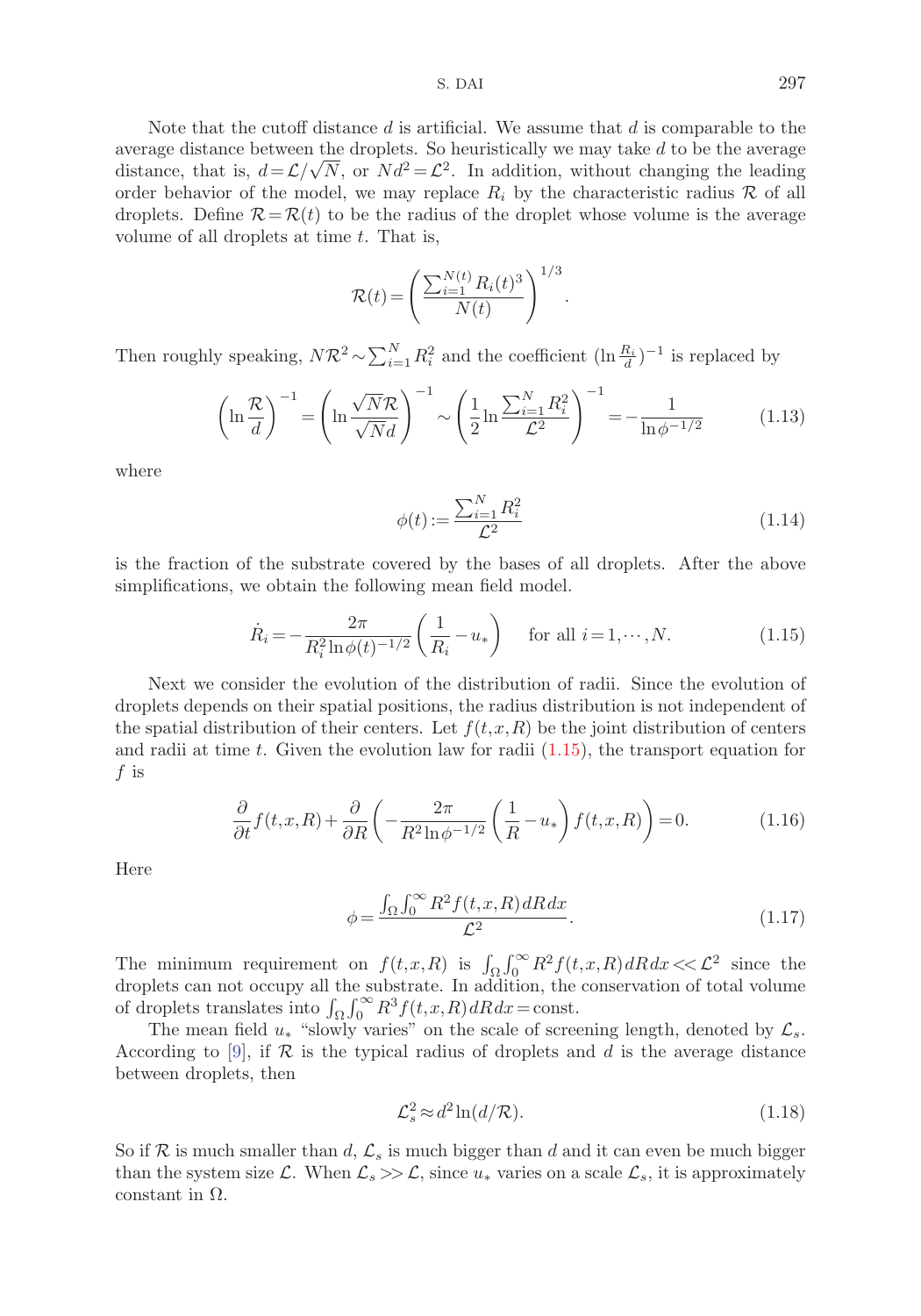In [2],  $u_*$  was taken to be a spatial constant and it corresponds to the case  $\mathcal{L}_s \gg \mathcal{L}$ . In this case, the spatial positions of droplets do not matter and the joint distribution  $f(t,x,R)$  is simplified into just a distribution of radii,  $f(t,R)$ . The value of  $u_*$  is then determined by the conservation of total volume of droplets. Hence

$$
u_*(t) = \frac{\sum_{i=1}^{N} R_i^{-1}}{N} = \frac{\int_0^{\infty} R^{-1} f(t, R) dR}{\int_0^{\infty} f(t, R) dR}.
$$
\n(1.19)

In the case when  $\mathcal{L}_s$  is comparable with  $\mathcal{L}, u_*$  is no longer a spatial constant. Furthermore, the evolution of droplets also depends on their spatial locations. In [9], Niethammer and Otto studied a similar problem of the two-dimensional Mullins-Sekerka model for phase transitions of a two-phase mixture. In the dilute limit, the minor phase consists of disjoint circular islands. They considered the effect of screening length and derived a transport equation for the joint distribution of location and size of the circular particles. Our thin liquid film problem has some similarity to the problem in [9] since the substrate is two-dimensional. Indeed this paper is motivated by [9], and our approach closely follows the framework of [9]. However there are some differences that require extra care and different treatment.

- (i) The liquid droplets are three dimensional objects while the substrate is two dimensional, hence our problem bears a feature of a mixture of dimensions.
- (ii) In [9], the total area covered by the 2D islands is preserved, resulting in a constant  $\phi$ . In our situation, the total volume of the 3D liquid droplets is preserved, while the total area covered by the 3D liquid droplets is decreasing. As a result, our  $\phi(t)$  defined by  $(1.14)$  is decreasing in time.
- (iii) In [9], the authors consider the case when the screening length is comparable with the system size. Under the simplified assumption that  $\mathcal{L}_s = \mathcal{L}$  and the initial characteristic radius is one, they derived a limiting model. In our problem, to signify the importance of various situations, we describe in details how the system should be rescaled based on the relations between the characteristic radius, the distance between droplets, the domain size, and the screening length. Specifically we introduce and keep track of a parameter  $\delta$  that describes the relation between the typical radius of droplets, the average distance between droplets, and the domain size.  $\delta$  can also be considered as a measure of the system size relative to the screening length.

**1.3. Homogenization and the main result.** Mathematically, a mean field model corresponds to the dilute limit of the evolution equations  $(1.2)$ – $(1.4)$ . The dilute limit is the limiting behavior of the system when the fraction of the substrate covered by the droplets is disappearing, while the total number of droplets is increasing toward infinity. To study the dilute limit, we need to consider a sequence of domains with bigger and bigger average droplet distances. Let  $\Omega_k := (0, \mathcal{L}_k)^2$  be a sequence of domains in which initially there are  $N_k(0)$  droplets of radii  $\{R_{k,i}, i=1,\ldots,N_k(0)\}$ , whose centers of bases are on the lattice of spacing  $d_k$ . Thus  $\mathcal{L}_k^2 = N_k(0)d_k^2$ . We require  $N_k(0) \to \infty$  and  $\sum_{i=1}^{N_k(0)} R_{k,i}^2$ 

 $d_k \to \infty$ , while  $\phi_k(0) :=$  $\frac{1}{\mathcal{L}_k^2}$  → 0 as  $k \to \infty$ . Also we take  $\mathcal{R}_k$  as the characteristic

radius of the initial distribution of droplets, defined by

$$
\mathcal{R}_k = \left(\frac{\sum_{i=1}^{N_k(0)} R_{k,i}^3}{N_k(0)}\right)^{1/3}.
$$
\n(1.20)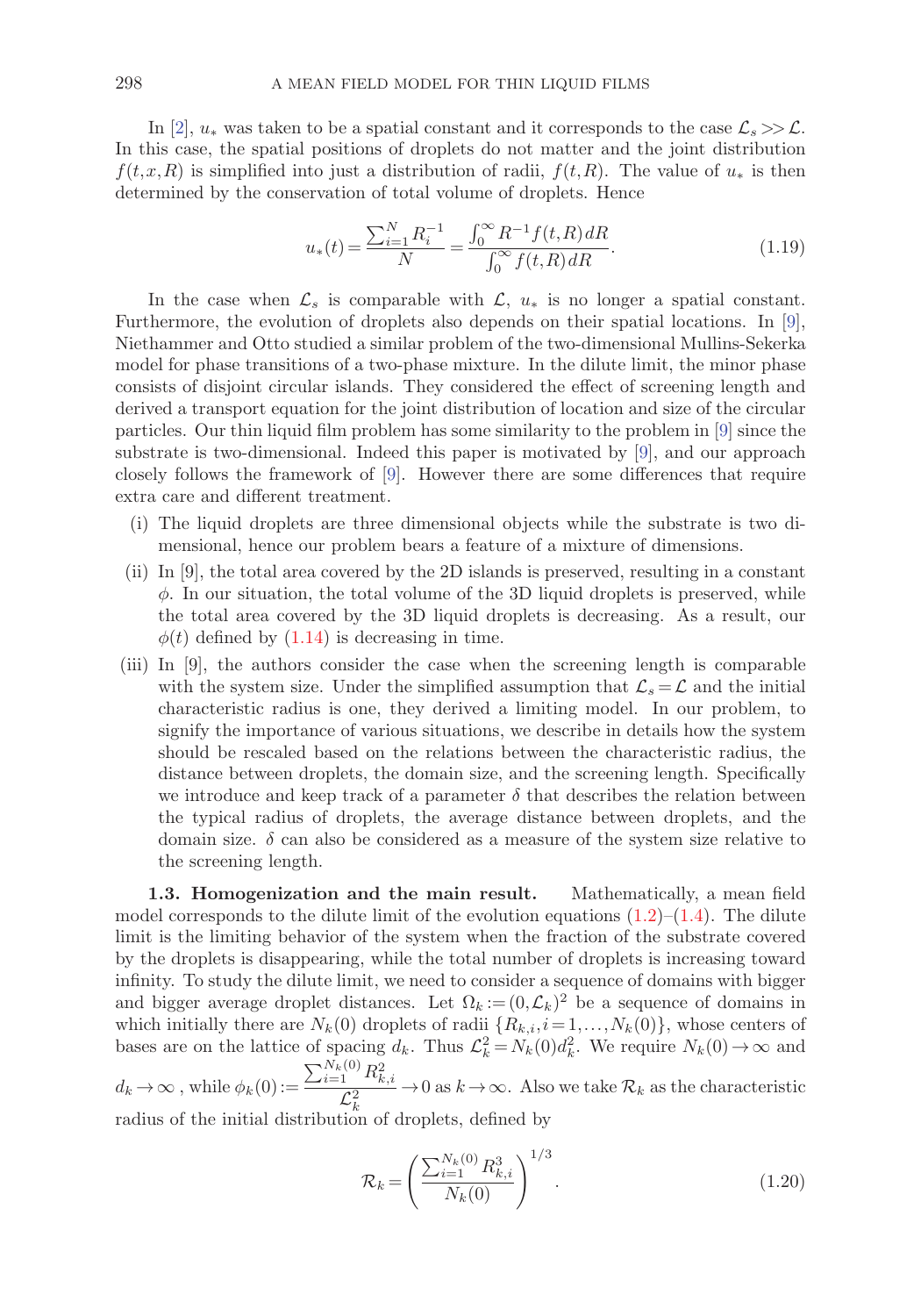By  $(1.18)$ , the screening length is defined by

$$
\mathcal{L}_{k,s}^2 := d_k^2 \ln\left(\frac{d_k}{\mathcal{R}_k}\right). \tag{1.21}
$$

In such a system, there are three dimensionless ratios,

$$
\varepsilon\!:=\!\frac{d_k}{\mathcal{L}_k},\qquad a_\varepsilon\!:=\!\frac{\mathcal{R}_k}{\mathcal{L}_k},\qquad \delta\!:=\!\frac{\mathcal{L}_k^2}{\mathcal{L}_{k,s}^2}.
$$

Only two of these ratios are independent. Indeed,

$$
\delta^{-1} = \frac{d_k^2}{\mathcal{L}_k^2} \ln\left(\frac{d_k}{\mathcal{R}_k}\right) = \varepsilon^2 \ln\left(\frac{\varepsilon}{a_\varepsilon}\right). \tag{1.22}
$$

The homogenization limit corresponds to

$$
\varepsilon = \frac{d_k}{\mathcal{L}_k} = \frac{1}{\sqrt{N_k(0)}} \to 0 \quad \text{as } k \to \infty.
$$

Since we want to capture the effect of screening length, we keep  $\delta > 0$  as a positive constant. Thus

$$
a_{\varepsilon} = \varepsilon e^{-1/(\delta \varepsilon^2)}\tag{1.23}
$$

decays to zero exponentially as  $\varepsilon \to 0^+$ .

We rescale the sequence of domains  $\Omega_k$  into the reference domain

$$
\Omega_0 := (0,1)^2
$$

by taking  $x=y/\mathcal{L}_k$  for  $y \in \Omega_k$  and  $x \in \Omega_0$ . Then the radii are rescaled into

$$
\frac{R_{k,i}}{\mathcal{L}_k} = \frac{\mathcal{R}_k}{\mathcal{L}_k} \frac{R_{k,i}}{\mathcal{R}_k} = a_\varepsilon \frac{R_{k,i}}{\mathcal{R}_k}.
$$
\n(1.24)

Equation (1.24) indicates that it is the normalized radii

$$
\hat{R}_{k,i} := \frac{R_{k,i}}{\mathcal{R}_k} \tag{1.25}
$$

that we should study the distribution of. By  $(1.20)$  we see that

$$
\frac{\sum_{i=1}^{N_k(0)} \hat{R}_{k,i}^3(0)}{N_k(0)} = 1.
$$
\n(1.26)

In summary, after the nondimensionalization and normalization, we get a domain  $\Omega_0 = (0,1)^2$ , in which we have a lattice grid of size  $\varepsilon$ . At each lattice point  $x_i$  there is a circle

$$
B_i^{\varepsilon}(t) := B(x_i, a_{\varepsilon} \hat{R}_{k,i}(t)),
$$

which is the base of a liquid droplet.

Next we consider the rescaling in time. According to (1.15), the logarithmic factor

$$
\frac{1}{\ln \phi(t)^{-1/2}}
$$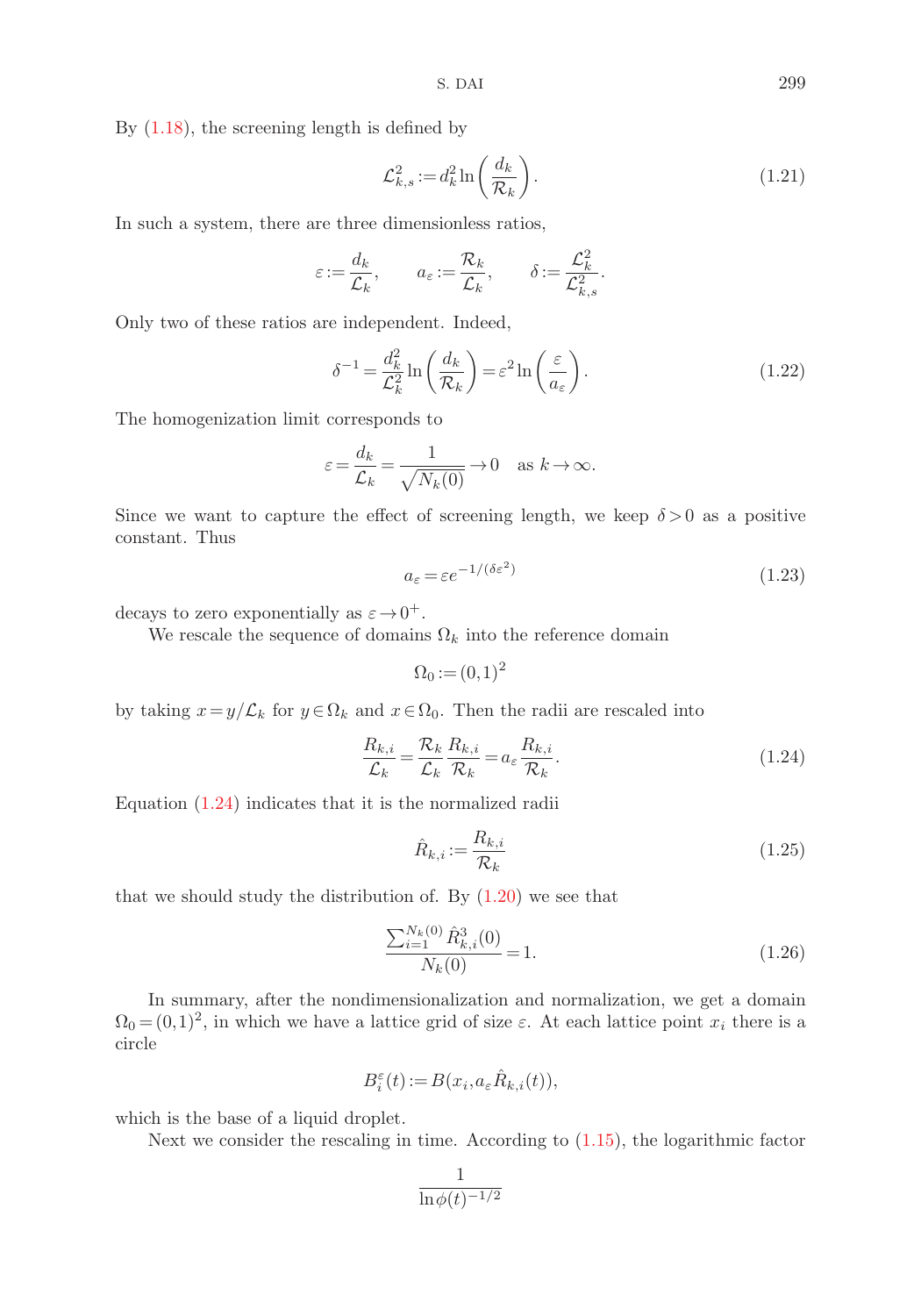determines the time scale on which the radius  $R_{k,i}$  varies. Since  $\phi$  is decreasing in time, and is disappearing as  $\varepsilon \to 0$  (see Section 2 for a proof), it is natural to consider the following nonlinear rescaling of time

$$
\tilde{t} := \int_0^t \frac{1}{\ln \phi^{-1/2}(s)} \, ds. \tag{1.27}
$$

In Section 2 it is shown that

$$
\frac{\tilde{t}}{\delta \varepsilon^2 t} \to 1 \quad \text{ uniformly for } t \in (0, \infty) \text{ as } \varepsilon \to 0.
$$

Thus it suffices to consider the following linear rescaling of time

$$
\hat{t} = \mathcal{R}_k^{-4} \delta \varepsilon^2 t. \tag{1.28}
$$

The appearance of  $\mathcal{R}_k^{-4}$  not only simplifies notations but also is consistent with the spatio-temporal relation derived in [2].

The pressure field  $u(t,y)$ ,  $y \in \Omega_k$ , correspondingly is rescaled into

$$
u(t,y) = \frac{1}{\mathcal{R}_k} \hat{u}_{\varepsilon}(\hat{t},x), \quad \text{where } x = y/\mathcal{L}_k \text{ and } \hat{t} = \delta \varepsilon^2 t.
$$

Then

$$
\nabla_y u(t, y) = \frac{1}{\mathcal{R}_k \mathcal{L}_k} \nabla_x \hat{u}_\varepsilon(\hat{t}, x)
$$
\n(1.29)

and

$$
\frac{d\hat{R}_{k,i}}{d\hat{t}} = \frac{\mathcal{R}_k^3}{\delta \varepsilon^2} \frac{dR_{k,i}}{dt} = \frac{\mathcal{R}_k^3}{\delta \varepsilon^2} \frac{1}{R_{k,i}^2} \int_{\Gamma_i} \nabla_y u(t,y) \cdot n \, ds(y)
$$

$$
= \frac{1}{\delta \varepsilon^2} \frac{1}{\hat{R}_i^2} \int_{\Gamma_i^{\varepsilon}} \nabla_x \hat{u}_{\varepsilon}(\hat{t},x) \cdot n \, ds(x). \tag{1.30}
$$

Here  $\Gamma_i^{\varepsilon} = \partial B_i^{\varepsilon}$ . According to (1.2)–(1.4),  $\hat{u}_{\varepsilon}$  satisfies

$$
-\Delta \hat{u}_{\varepsilon}(\hat{t},x) = 0 \quad \text{in } \Omega_0 \setminus \cup_i \bar{B}_i^{\varepsilon},\tag{1.31}
$$

$$
\hat{u}_{\varepsilon} = \frac{1}{\hat{R}_{k,i}} \quad \text{in } \bar{B}_{i}^{\varepsilon},\tag{1.32}
$$

$$
\frac{d\hat{R}_{k,i}}{d\hat{t}} = \frac{1}{\delta \varepsilon^2 \hat{R}_{k,i}^2} \int_{\Gamma_i^{\varepsilon}} [\nabla \hat{u}_{\varepsilon} \cdot n] ds \quad \text{on } \Gamma_i^{\varepsilon}.
$$
 (1.33)

Our main result is the following theorem.

THEOREM 1.1. Consider the system  $(1.31)$ – $(1.33)$ . Suppose  $\delta > 0$  is a fixed constant. Then for any  $0 < \lambda \leq 1/2$ , there exists  $\varepsilon_0 > 0$  such that for any  $0 < \varepsilon < \varepsilon_0$ , the droplets  $B(x_i, a_\varepsilon \hat{R}_{k,i}(\hat{t}))$  do not collide. More precisely, we have

$$
B(x_i, a_{\varepsilon} \hat{R}_{k,i}(\hat{t})) \subset B(x_i, \lambda \varepsilon) \quad \text{for all} \quad \hat{t} \in [0, \infty). \tag{1.34}
$$

Furthermore, if we assume that initially the total volume is not concentrated on the few biggest droplets, that is

$$
\frac{\sum_{i:\hat{R}_{k,i}(0)\geq R} \hat{R}_{k,i}^3(0)}{\sum_{i=1}^{N_0} \hat{R}_{k,i}^3(0)} \to 0 \quad \text{uniformly in } \varepsilon \text{ as } R \to \infty,
$$
\n(1.35)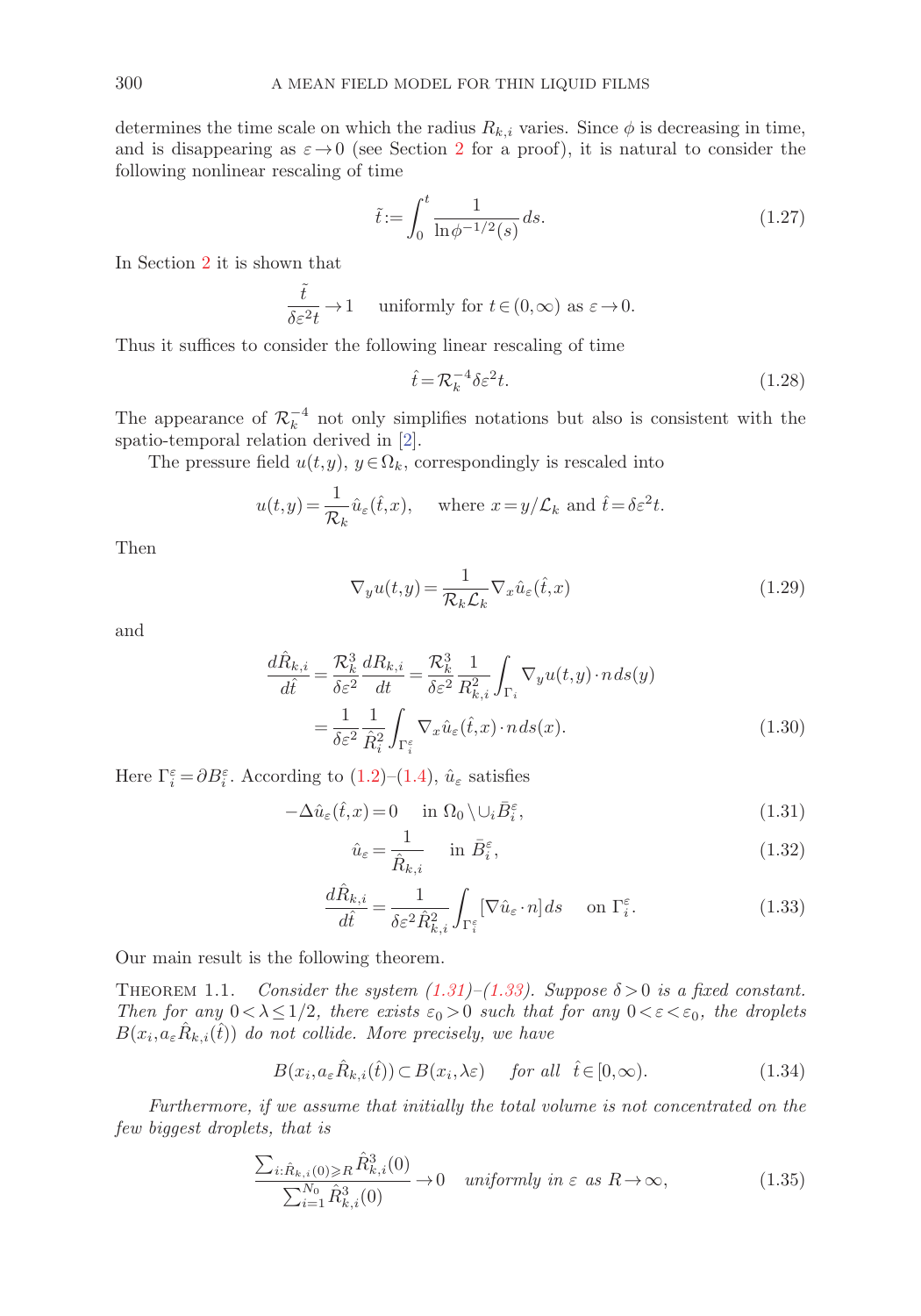then the diffusion field  $\hat{u}_{\varepsilon}$  converges as  $\varepsilon \to 0$  to a mean field  $\hat{u}_*,$  which satisfies the following system of equations together with the joint distribution  $d\nu_{\hat{t}}(x,r)$ :

$$
\int_0^\infty \int_{\Omega_0} \psi(t) \nabla \zeta(x) \cdot \nabla \hat{u}_* dx d\hat{t} + 2\pi \delta \int_0^\infty \int_{\Omega_0 \times (0,\infty)} \psi(t) \zeta(x) \left(\hat{u}_* - \frac{1}{r}\right) d\nu_{\hat{t}}(x,r) d\hat{t} = 0,
$$
(1.36)

$$
\int_0^\infty \int_{\Omega_0 \times (0,\infty)} \left( \psi'(t)\zeta - 2\pi \psi(t) \frac{\partial \zeta}{\partial r} \frac{1}{r^2} \left( \frac{1}{r} - \hat{u}_* \right) \right) d\nu_{\hat{t}}(x,r) d\hat{t} = 0, \tag{1.37}
$$

for all  $\psi \in C_0^{\infty}(0,\infty)$  and  $\zeta \in C_p^0$ . The function space  $C_p^0$  is defined by (3.9).

REMARK 1.1. If  $d\nu_{\hat{t}}(x,r)$  has a density  $f(\hat{t},x,r)$ , then  $\hat{u}_*$  and  $f(\hat{t},x,r)$  are weak solutions for

$$
-\Delta\hat{u}_* + 2\pi\delta \int_0^\infty \left(\hat{u}_* - \frac{1}{r}\right) f(\hat{t}, x, r) dr = 0,
$$
\n(1.38)

and

$$
\frac{\partial}{\partial \hat{t}} f(\hat{t}, x, r) + \frac{\partial}{\partial r} \left( -\frac{2\pi}{r^2} \left( \frac{1}{r} - \hat{u}_* \right) f(\hat{t}, x, r) \right) = 0. \tag{1.39}
$$

The topology in which  $\hat{u}_{\varepsilon}$  converges to  $\hat{u}_*$  will be made clear in Section 4. Apparently (1.38) is a generalization of (1.19). In addition, in the regime when  $\mathcal{L} \ll \mathcal{L}_s$ ,  $\delta \approx 0$  and heuristically (1.38) reduces to  $\Delta \hat{u}_* \approx 0$ . Combined with the periodic boundary condition,  $u_*$  is a constant in  $\Omega_0$  and (1.38) heuristically implies (1.19). To make this argument rigorous, we may consider the situation that  $\delta$  depends on  $\varepsilon$  and  $\delta \to 0$  as  $\varepsilon \to 0$ . It will be studied in further explorations. Equation  $(1.39)$  is of the same form as  $(1.16)$ , except that (1.39) is in the  $\hat{t} = \mathcal{R}_k^{-4} \delta \varepsilon^2 t \approx \mathcal{R}_k^{-4} \int_0^t \frac{1}{\ln \phi^{-1/2}(s)} ds$  time scale.

As was pointed out in [9], it is not necessary for  $x_i$  to be the grid points. It suffices to assume the minimum distance between droplets is a fixed portion of the average distance. In that sense, we need only to find  $0 < \lambda < 1/2$  such that  $B(x_i, \lambda \varepsilon) \cap B(x_j, \lambda \varepsilon) = \emptyset$  if  $i \neq j$ . For Assumption (1.35), if initially all droplets are bounded uniformly in  $\varepsilon$ , then this assumption is automatically true.

#### **2. The time scalings**

In this section we explain the relation between the two time scalings: the nonlinear rescaling  $\tilde{t} := \int_0^t \frac{1}{\ln \phi^{-1/2}(s)} ds$  and the linear rescaling  $\hat{t} = \mathcal{R}_k^{-4} \delta \varepsilon^2 t$ . For  $\tilde{t}$ , by (1.27),

$$
\frac{d\tilde{t}}{dt} = \frac{1}{\ln \phi^{-1/2}(t)}.\tag{2.1}
$$

Let's estimate  $d\tilde{t}/dt$ .

$$
\ln \phi(t) = \ln \left( \frac{\sum_{i=1}^{N} R_{k,i}^2}{\mathcal{L}_k^2} \right) = \ln \left( \frac{\mathcal{R}_k^2}{\mathcal{L}_k^2} \sum_{i=1}^{N} \hat{R}_{k,i}^2 \right) = \ln \left( a_\varepsilon^2 \sum_{i=1}^{N} \hat{R}_{k,i}^2 \right)
$$

$$
= \ln \frac{a_\varepsilon^2}{\varepsilon^2} + \ln \left( \varepsilon^2 \sum_{i=1}^{N} \hat{R}_{k,i}^2 \right)
$$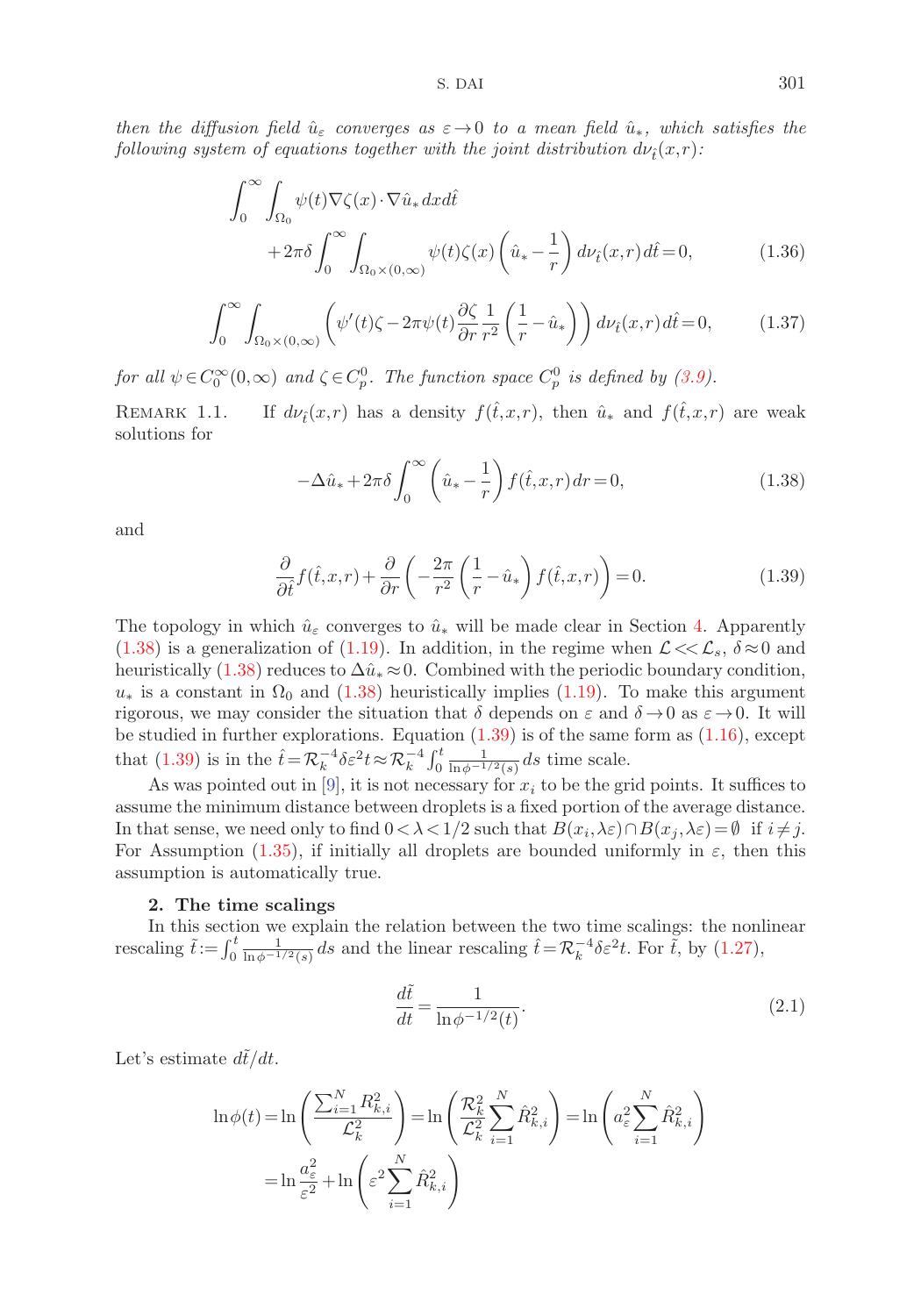$$
= \left(\ln \frac{a_{\varepsilon}^{2}}{\varepsilon^{2}}\right) \left(1 + \frac{\ln\left(\varepsilon^{2} \sum_{i=1}^{N} \hat{R}_{k,i}^{2}\right)}{\ln \frac{a_{\varepsilon}^{2}}{\varepsilon^{2}}}\right)
$$
  
\n
$$
= -2\left(\ln \frac{\varepsilon}{a_{\varepsilon}}\right) \left(1 - \frac{\ln\left(\varepsilon^{2} \sum_{i=1}^{N} \hat{R}_{k,i}^{2}\right)}{2\ln \frac{\varepsilon}{a_{\varepsilon}}}\right),
$$
  
\n
$$
\frac{1}{\ln \phi(t)^{-1/2}} = \left(\ln \frac{\varepsilon}{a_{\varepsilon}}\right)^{-1} \left(1 - \frac{\ln\left(\varepsilon^{2} \sum_{i=1}^{N} \hat{R}_{k,i}^{2}\right)}{2\ln \frac{\varepsilon}{a_{\varepsilon}}}\right)^{-1}
$$
  
\n
$$
= \delta \varepsilon^{2} \left(1 - \frac{1}{2} \delta \varepsilon^{2} \ln\left(\varepsilon^{2} \sum_{i=1}^{N} \hat{R}_{k,i}^{2}\right)\right)^{-1} \text{ by (1.23)}
$$
  
\n
$$
= \delta \varepsilon^{2} \beta_{\varepsilon}(t).
$$

Here

$$
\beta_{\varepsilon}(t) := \left(1 - \frac{1}{2}\delta\varepsilon^2 \ln\left(\varepsilon^2 \sum_{i=1}^N \hat{R}_{k,i}^2\right)\right)^{-1}.\tag{2.3}
$$

So

$$
\tilde{t} = \delta \varepsilon^2 \int_0^t \beta_\varepsilon(s) \, ds,\tag{2.4}
$$

$$
\phi(t) = e^{-2/(\delta \varepsilon^2 \beta_{\varepsilon}(t))}.
$$
\n(2.5)

LEMMA 2.1.  $\beta_{\varepsilon}(t)$  uniformly converges to 1 for all  $t \in (0,\infty)$  as  $\varepsilon \to 0$ . Consequently

$$
\phi(t) \to 0 \quad and \quad \frac{\tilde{t}}{\delta \varepsilon^2 t} \to 1 \quad \text{ uniformly in } t \in (0, \infty) \text{ as } \varepsilon \to 0. \tag{2.6}
$$

*Proof.* By  $(1.26)$  we have

$$
\sum_{i=1}^{N_k(0)} \hat{R}_{k,i}^3(0) = N_k(0) =: N_0 = \varepsilon^{-2}.
$$

Then by Hölder's inequality, the conservation of mass, and the fact that  $N_k(t) \leq N_k(0)$ 

$$
\varepsilon^2 \sum_{i=1}^{N_k(t)} \hat{R}_{k,i}^2(t) \le \varepsilon^2 N_k(t)^{1/3} \left( \sum_{i=1}^{N_k(t)} \hat{R}_{k,i}^3(t) \right)^{2/3} \le \varepsilon^2 N_0^{1/3} \left( \sum_{i=1}^{N_k(0)} \hat{R}_{k,i}^3(0) \right)^{2/3} = \varepsilon^2 N_0 \le 1.
$$
\n(2.7)

On the other hand, since the surface area  $\sum_{i=1}^{N(t)} \hat{R}_{k,i}^2$  is decreasing, it is bigger than or equal to the surface area of the eventual stable equilibrium state when there remains just one droplet, whose volume equals the preserved total volume of droplets, and thus the radius is  $\hat{R}_{k,f} := \left(\sum_{i=1}^{N_k(0)} \hat{R}_{k,i}^3(0)\right)^{1/3} = \varepsilon^{-2/3}$ . So

$$
\varepsilon^2 \sum_{i=1}^{N(t)} \hat{R}_{k,i}^2 \geqslant \varepsilon^2 \hat{R}_{k,f}^2 = \varepsilon^{2/3}.
$$
\n(2.8)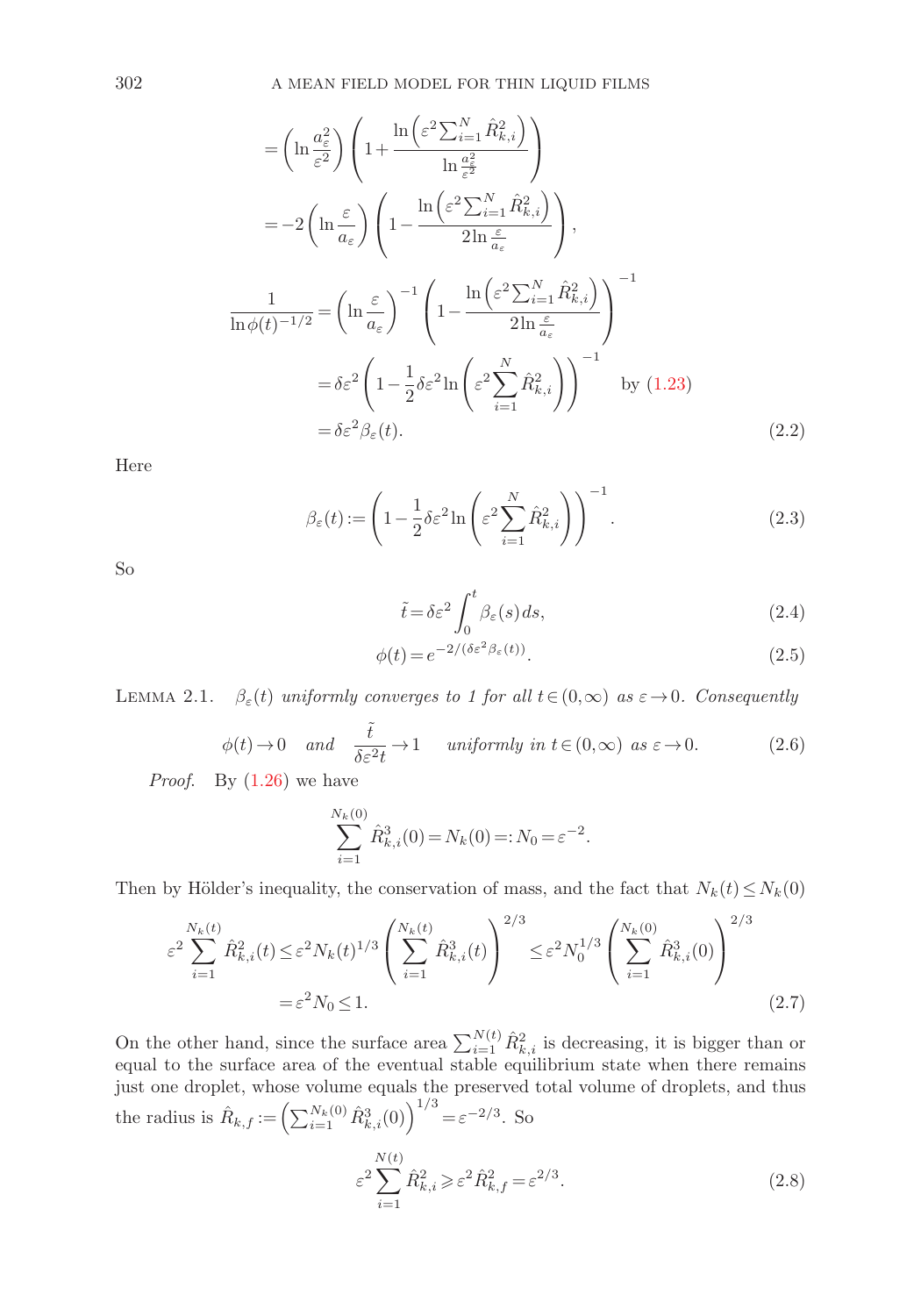S. DAI 303

Combining  $(2.7)$  and  $(2.8)$ , we have

$$
1 \le 1 - \frac{1}{2}\delta\varepsilon^2 \ln\left(\varepsilon^2 \sum_{i=1}^N \hat{R}_{k,i}^2\right) \le 1 - \frac{1}{2}\delta\varepsilon^2 \ln\varepsilon^{2/3} = 1 - \frac{1}{3}\delta\varepsilon^2 \ln\varepsilon. \tag{2.9}
$$

By (2.3)

$$
\frac{1}{1 - \frac{1}{3}\delta\varepsilon^2 \ln \varepsilon} \le \beta_\varepsilon(t) \le 1.
$$
\n(2.10)

Letting  $\varepsilon \to 0$ , we obtain  $\beta_{\varepsilon}(t) \to 1$  uniformly for all  $t \in [0,\infty)$ . Hence  $\phi(t) \to 0$  uniformly for all  $t \in [0,\infty)$  by  $(2.5)$ . In addition,

$$
\frac{\tilde{t}}{\delta \varepsilon^2 t} = \frac{1}{t} \int_0^t \beta_\varepsilon(s) \, ds \to 1 \quad \text{ uniformly in } t \in (0, \infty) \text{ as } \varepsilon \to 0. \tag{2.11}
$$

Because of Lemma 2.1, and since we only consider the limiting behavior when  $\varepsilon \to 0$ , it suffices to consider the following linear rescaling of time

$$
\hat{t} = \mathcal{R}_k^{-4} \delta \varepsilon^2 t. \tag{2.12}
$$

The following a priori estimate is similar to  $(1.7)$ .

$$
\int_0^{\hat{t}} \int_{\Omega_0} |\nabla \hat{u}_{\varepsilon}|^2 dx d\hat{t} + \frac{1}{2} \delta \varepsilon^2 \sum_{i=1}^{N(\hat{t})} \hat{R}_{k,i}^2(\hat{t}) = \frac{1}{2} \delta \varepsilon^2 \sum_{i=1}^{N_0} \hat{R}_{k,i}^2(0).
$$
 (2.13)

So according to  $(2.13)$  and  $(2.7)$ ,

$$
\int_0^\infty \int_{\Omega_0} |\nabla \hat{u}_\varepsilon|^2 dx d\hat{t} \le \frac{1}{2} \delta \varepsilon^2 \sum_{i=1}^{N_0} R_{k,i}^2(0) \le \frac{1}{2} \delta. \tag{2.14}
$$

By  $(2.14)$ , if  $\delta \approx 0$ , then

$$
\int_0^\infty \int_{\Omega_0} |\nabla \hat{u}_\varepsilon|^2 dx d\hat{t} \approx 0 \tag{2.15}
$$

and  $\hat{u}_{\varepsilon}$  is approximately a spatial constant. This is consistent with the screening length argument given in Section 1. If  $\delta$  is a nonzero constant, then we do not expect  $\int_0^\infty \int_{\Omega_0} |\nabla \hat{u}_\varepsilon|^2 dx d\hat{t}$  to be small and  $u_\varepsilon$  will not be a spatial constant.

## **3. Homogenization**

Our goal is to consider the homogenization of the system  $(1.31)$ – $(1.33)$ . To simplify notations, from now on we omit the hat and the subscript k, and rewrite  $\hat{t}$  as t,  $\hat{R}_{k,i}$  as  $R_i$ , and  $\hat{u}_{\varepsilon}$  as  $u_{\varepsilon}$ . Also we drop the subscript of  $\Omega_0$  and just write  $\Omega = (0,1)^2$ . So the system we are working on is

$$
-\Delta u_{\varepsilon}(t,x) = 0 \quad \text{in } \Omega \setminus \cup_{i} \bar{B}_{i}^{\varepsilon}, \tag{3.1}
$$

$$
u_{\varepsilon} = \frac{1}{R_i} \quad \text{in } \bar{B}_i^{\varepsilon},
$$
\n(3.2)

$$
\frac{dR_i}{dt} = \frac{1}{\delta \varepsilon^2 R_i^2} \int_{\Gamma_i^{\varepsilon}} [\nabla u_{\varepsilon} \cdot n] ds \quad \text{on } \Gamma_i^{\varepsilon} = \partial B_i^{\varepsilon}.
$$
 (3.3)

 $\Box$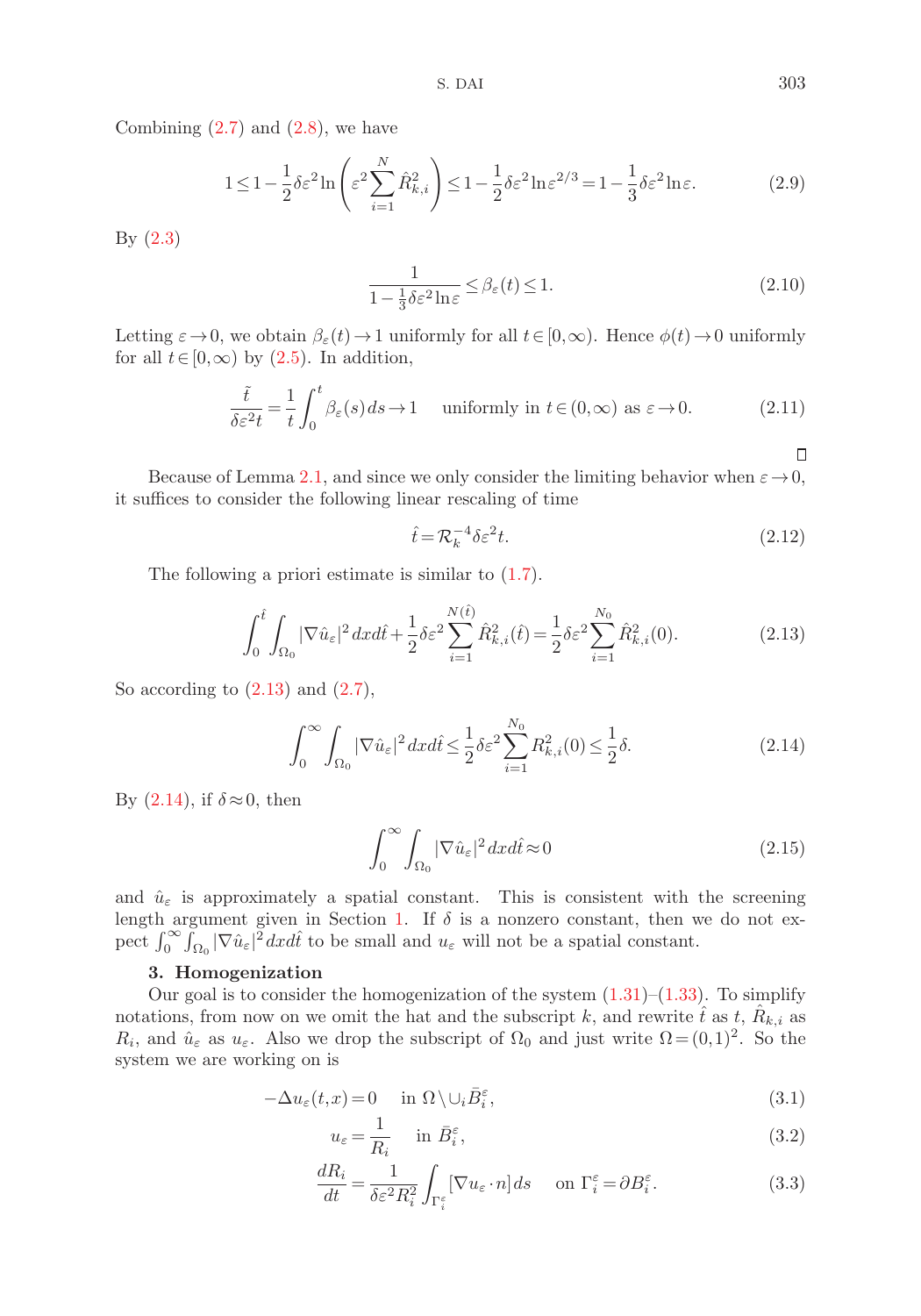The natural space for the pressure  $u_{\varepsilon}$  is  $L^2(0,\infty;H^1_p)$ , where

$$
H_p^1 := \{ u \in H_{loc}^1(\mathbb{R}^2) : u \text{ is periodic with respect to } \Omega \}. \tag{3.4}
$$

Recall that the initial distribution of  $R_i$  satisfies

$$
\frac{\sum_{i=1}^{N(0)} R_i^3(0)}{N(0)} = 1.
$$
\n(3.5)

As is done when estimating (2.8), the biggest possible radius is attained when there remains only one droplet, of radius  $R_f = \varepsilon^{-2/3}$ . Thus we have the following estimate on the size of droplets.

 $N(f(x))$ 

$$
R_i(t) \le \varepsilon^{-2/3} \quad \text{for all } t \ge 0, i = 1, \dots, N(t). \tag{3.6}
$$

Then by  $(1.23)$ ,

 $a_{\varepsilon}R_i(t) \leq \varepsilon^{1/3}e^{-1/(\delta\varepsilon^2)}$  for all  $t \geq 0, i = 1,...,N(t)$ . (3.7)

Since  $\delta > 0$  is a fixed constant, it is easily seen that

$$
\varepsilon^{-2/3} e^{-1/(\delta \varepsilon^2)} \to 0 \quad \text{as } \varepsilon \to 0.
$$

Hence for any  $\lambda > 0$ , there exists  $\varepsilon_0$  such that

$$
\varepsilon^{1/3} e^{-1/(\delta \varepsilon^2)} < \lambda \varepsilon \quad \text{ for any } 0 < \varepsilon < \varepsilon_0.
$$

Combined with (3.7), we get  $a_{\varepsilon}R_i(t) < \lambda \varepsilon$  for all  $t > 0$  and all indices i, which is (1.34), the first conclusion of Theorem 1.1.

Similar to what is done in [9], we introduce the rescaled empirical joint distribution of  $\{(x_i, R_i(t)) : i = 1, ..., N(t)\}\$ 

$$
\int_{\Omega \times (0,\infty)} \zeta \, d\nu_t^{\varepsilon} = \frac{1}{N_0} \sum_{i=1}^{N(t)} \zeta(x_i, R_i(t)) = \varepsilon^2 \sum_{i=1}^{N(t)} \zeta(x_i, R_i(t)) \quad \text{for } \zeta \in C_p^0 \tag{3.8}
$$

where

$$
C_p^0 := \begin{cases} \zeta = \zeta(x, r) : \zeta \in C^0(\mathbb{R}^2 \times (0, \infty)), \\ \zeta \text{ is periodic with respect to } \Omega = (0, 1)^2 \\ \text{and has compact support in } r \in (0, \infty) \end{cases}.
$$
 (3.9)

From here on, to simplify notations we omit the domain  $\Omega \times (0,\infty)$  when writing integrals with respect to  $d\nu_t^{\varepsilon}$ , unless specified otherwise. That is,  $\int \zeta d\nu_t^{\varepsilon} := \int_{\Omega \times (0,\infty)} \zeta d\nu_t^{\varepsilon}$ .

The rest of this section is devoted to estimates related to  $\nu_t^{\varepsilon}$  and  $u_{\varepsilon}$ . They are analogous to the estimates in [9]. However, since our problem has the distinctive feature that the droplets are three dimensional while the diffusion field is two dimensional, and since we want to capture the effect of the screening length through the parameter  $\delta$ , we give detailed proofs for some of the results.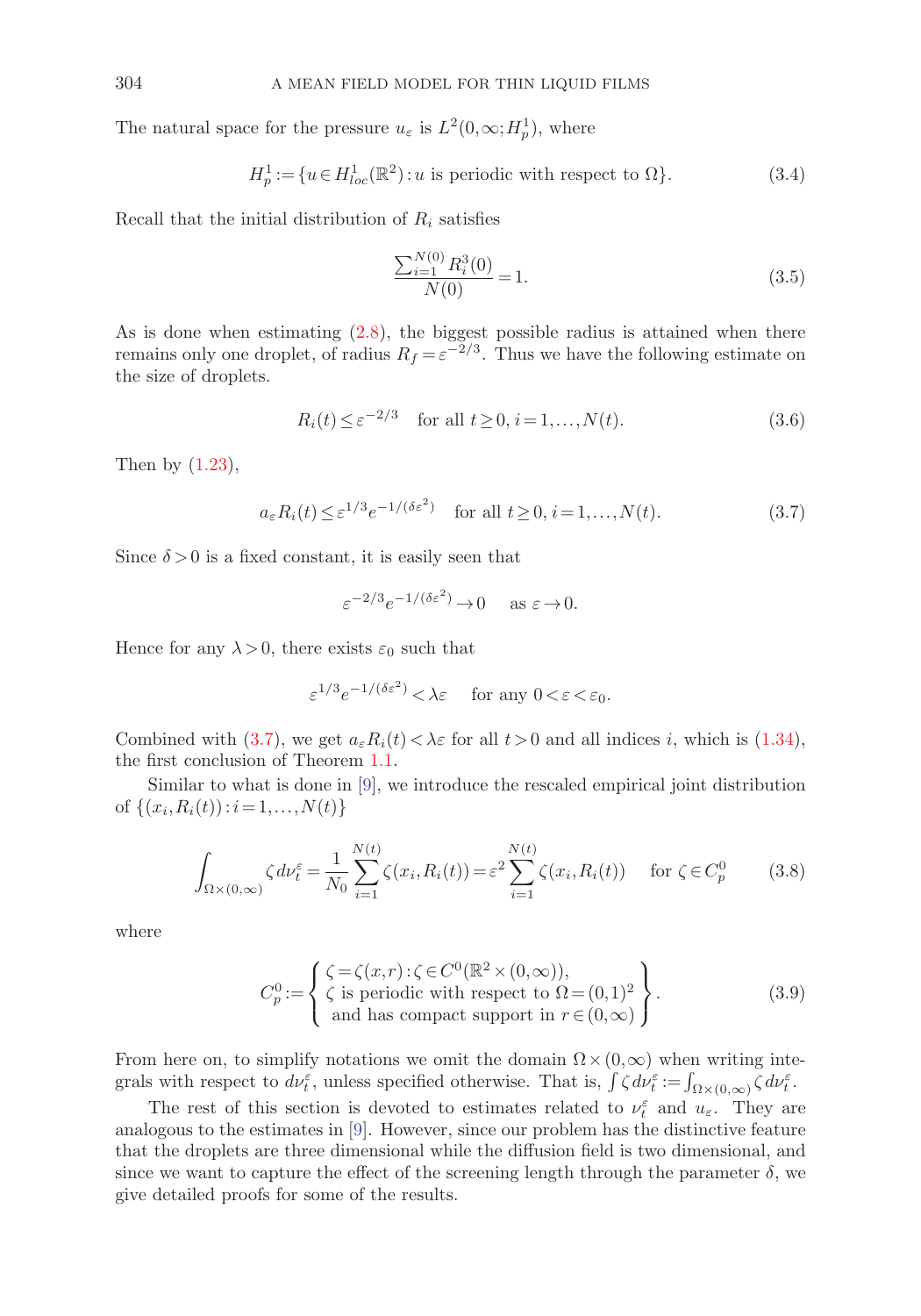**3.1. A priori estimates.** By taking ζ smooth and

$$
\zeta(x,r) = \begin{cases} 1 \text{ if } \min_i \{ R_i(t) \} \le r \le \max_i \{ R_i(t) \}, \\ 0 \text{ if } r \ge 2 \max_i \{ R_i(t) \} \text{ or } r \le \frac{1}{2} \min_i \{ R_i(t) \}, \end{cases}
$$
(3.10)

we translate  $N(t) \leq N_0 = \varepsilon^{-2}$  into

$$
\int d\nu_t^{\varepsilon} \le 1 \quad \text{ for all } t \in (0, \infty). \tag{3.11}
$$

Similarly by taking  $\zeta$  smooth and

$$
\zeta(x,r) = \begin{cases}\nr^3 & \text{if } \min_i \{R_i(t)\} \le r \le \max_i \{R_i(t)\}, \\
0 & \text{if } r \ge 2 \max_i \{R_i(t)\} \text{ or } r \le \frac{1}{2} \min_i \{R_i(t)\},\n\end{cases} \tag{3.12}
$$

the conservation of volume is written as

$$
\int r^3 \, d\nu_t^{\varepsilon} = 1 \quad \text{ for all } t \in (0, \infty). \tag{3.13}
$$

The condition (1.35) on the initial distribution of volumes translates into

$$
\int_{r>R} r^3 d\nu_0^{\varepsilon} \to 0 \quad \text{uniformly in } \varepsilon \text{ as } R \to \infty. \tag{3.14}
$$

In addition, using  $u_{\varepsilon}$  as a test function for  $(3.1)$ – $(3.3)$ , we get

$$
\delta \varepsilon^2 \sum_{i=1}^{N(t)} R_i \dot{R}_i = -\int_{\Omega} |\nabla u_{\varepsilon}|^2 dx \tag{3.15}
$$

and thus for any  $t > 0$  we have

$$
\int_0^t \int_{\Omega} |\nabla u_{\varepsilon}|^2 dxdt + \frac{\delta}{2} \int r^2 d\nu_t^{\varepsilon} = \frac{\delta}{2} \int r^2 d\nu_0^{\varepsilon} \le \frac{\delta}{2}
$$
\n(3.16)

by  $(3.11)$  and  $(3.13)$ .

**3.2.** Control of  $\dot{R}_i$  and the Hölder continuity of  $\nu_t^{\varepsilon}$ . Since  $u_{\varepsilon}$  satisfies the non-homogeneous Dirichlet condition  $(3.2)$ , for each i we define the following auxiliary function  $w_i$  as the solution for

$$
-\Delta w_i = 0 \quad \text{in } B_{\lambda \varepsilon}(x_i) \setminus \bar{B}_i \tag{3.17}
$$

$$
w_i = 0 \quad \text{on } \partial B_{\lambda \varepsilon}(x_i) \tag{3.18}
$$

$$
w_i = 1 \quad \text{in } B_i^{\varepsilon}.
$$
\n
$$
(3.19)
$$

Then  $w_i$  can be extended by zero outside of  $B_{\lambda \varepsilon}(x_i)$  into a function  $\tilde{w}_i \in H^1_p(\Omega)$ . Using  $\tilde{w}_i$  as a test function for (3.1)–(3.3), we derive the following lemma concerning the growth rate of the volume of droplets, in terms of  $R_i$ .

LEMMA 3.1. For any  $\varepsilon > 0$  and  $t > 0$  we have

$$
\delta \varepsilon^2 \sum_{i=1}^{N(t)} \left\{ \left( 1 - \delta \varepsilon^2 \ln \left( \frac{R_i}{\lambda} \right) \right) R_i^4 \dot{R}_i^2 \right\} \le 2\pi \int_{\Omega} |\nabla u_{\varepsilon}|^2 dx. \tag{3.20}
$$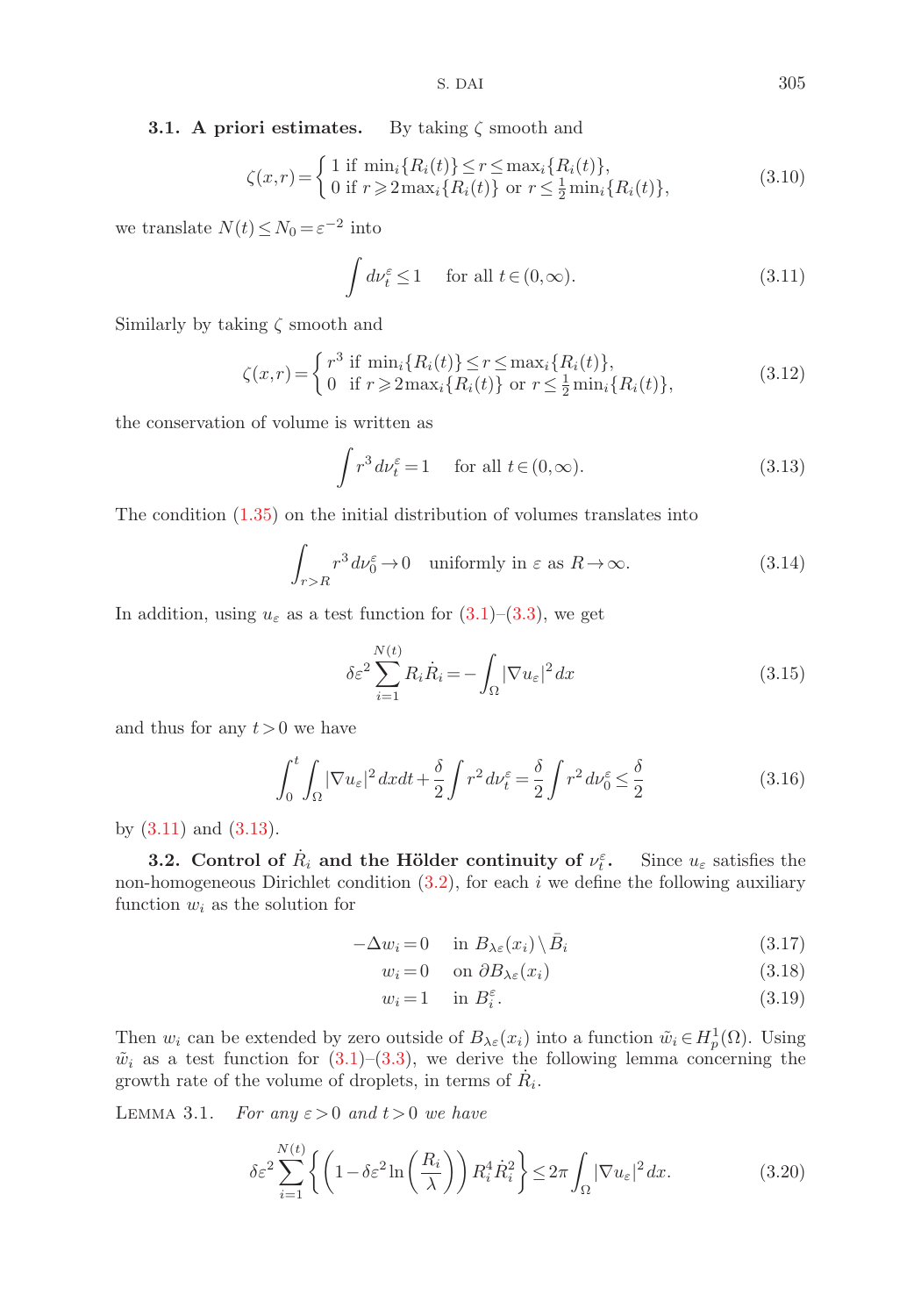In addition, there exists  $\varepsilon_1 > 0$  depending only on  $\lambda$  and  $\delta$  such that for all  $t > 0$  and all  $\varepsilon < \varepsilon_1$ , we have

$$
\int_0^t \left( \sum_{i=1}^{N(s)} R_i^4(s) \dot{R}_i^2(s) \right) ds \le \frac{2\pi}{\varepsilon^2}.
$$
 (3.21)

*Proof.*  $w_i$  can be solved explicitly

$$
w_i(x) = \frac{\ln\left(\frac{|x - x_i|}{\lambda \varepsilon}\right)}{\ln\left(\frac{a_\varepsilon R_i}{\lambda \varepsilon}\right)} = \frac{\ln\left(\frac{|x - x_i|}{\lambda \varepsilon}\right)}{\ln\left(\frac{a_\varepsilon}{\varepsilon}\right) + \ln\left(\frac{R_i}{\lambda}\right)} = \frac{\ln\left(\frac{|x - x_i|}{\lambda \varepsilon}\right)}{-\delta^{-1}\varepsilon^{-2} + \ln\left(\frac{R_i}{\lambda}\right)}
$$

$$
= -\delta\varepsilon^2 \frac{\ln\left(\frac{|x - x_i|}{\lambda \varepsilon}\right)}{1 - \delta\varepsilon^2 \ln\left(\frac{R_i}{\lambda}\right)},\tag{3.22}
$$

$$
\nabla w_i = \frac{1}{\ln\left(\frac{a_\varepsilon R_i}{\lambda \varepsilon}\right)} \frac{x - x_i}{|x - x_i|^2},\tag{3.23}
$$

$$
\int_{B_{\lambda\varepsilon}(x_i)} |\nabla w_i|^2 dx = \frac{2\pi}{\ln\left(\frac{\lambda\varepsilon}{a_\varepsilon R_i}\right)} = \frac{2\pi\delta\varepsilon^2}{1 - \delta\varepsilon^2 \ln\left(\frac{R_i}{\lambda}\right)}.
$$
\n(3.24)

By (3.3),

$$
\delta \varepsilon^2 R_i^2 \dot{R}_i = \int_{\partial B_i^{\varepsilon}} \nabla u_{\varepsilon} \cdot n \, ds = \int_{\partial B_i^{\varepsilon}} w_i \nabla u_{\varepsilon} \cdot n \, ds = - \int_{B_{\lambda \varepsilon}(x_i) \setminus B_i^{\varepsilon}} \nabla u_{\varepsilon} \cdot \nabla w_i \, dx. \tag{3.25}
$$

Hence

$$
\delta^2 \varepsilon^4 R_i^4 \dot{R}_i^2 \le \left( \int_{B_{\lambda \varepsilon}(x_i) \setminus B_i^{\varepsilon}} |\nabla u_{\varepsilon}|^2 dx \right) \left( \int_{B_{\lambda \varepsilon}(x_i) \setminus B_i^{\varepsilon}} |\nabla w_i|^2 dx \right)
$$
  

$$
\le \left( \int_{B_{\lambda \varepsilon}(x_i) \setminus B_i^{\varepsilon}} |\nabla u_{\varepsilon}|^2 dx \right) \frac{2\pi \delta \varepsilon^2}{1 - \delta \varepsilon^2 \ln\left(\frac{R_i}{\lambda}\right)} \tag{3.26}
$$

and

$$
\delta \varepsilon^2 \left( 1 - \delta \varepsilon^2 \ln \left( \frac{R_i}{\lambda} \right) \right) R_i^4 \dot{R}_i^2 \le 2\pi \int_{B_{\lambda \varepsilon}(x_i) \setminus B_i^{\varepsilon}} |\nabla u_{\varepsilon}|^2 dx.
$$

Since  $B_{\lambda \varepsilon}(x_i)$  are disjoint, summation over all i gives

$$
\delta \varepsilon^2 \sum_{i=1}^{N(t)} \left\{ \left( 1 - \delta \varepsilon^2 \ln \left( \frac{R_i}{\lambda} \right) \right) R_i^4 \dot{R}_i^2 \right\} \le 2\pi \int_{\Omega} |\nabla u_{\varepsilon}|^2 dx. \tag{3.27}
$$

Since  $R_i \leq \varepsilon^{-2/3}$ , we have

$$
1 - \delta \varepsilon^2 \ln\left(\frac{R_i}{\lambda}\right) \ge 1 - \delta \varepsilon^2 \ln\left(\frac{1}{\varepsilon^{2/3} \lambda}\right) = 1 + \delta \varepsilon^2 \ln(\varepsilon^{2/3} \lambda). \tag{3.28}
$$

Let  $\varepsilon_1\!=\!\varepsilon_1(\lambda,\delta)$  be small enough so that

$$
1 + \delta \varepsilon^2 \ln(\varepsilon^{2/3} \lambda) > \frac{1}{2}
$$
 for all  $\varepsilon \le \varepsilon_1$ .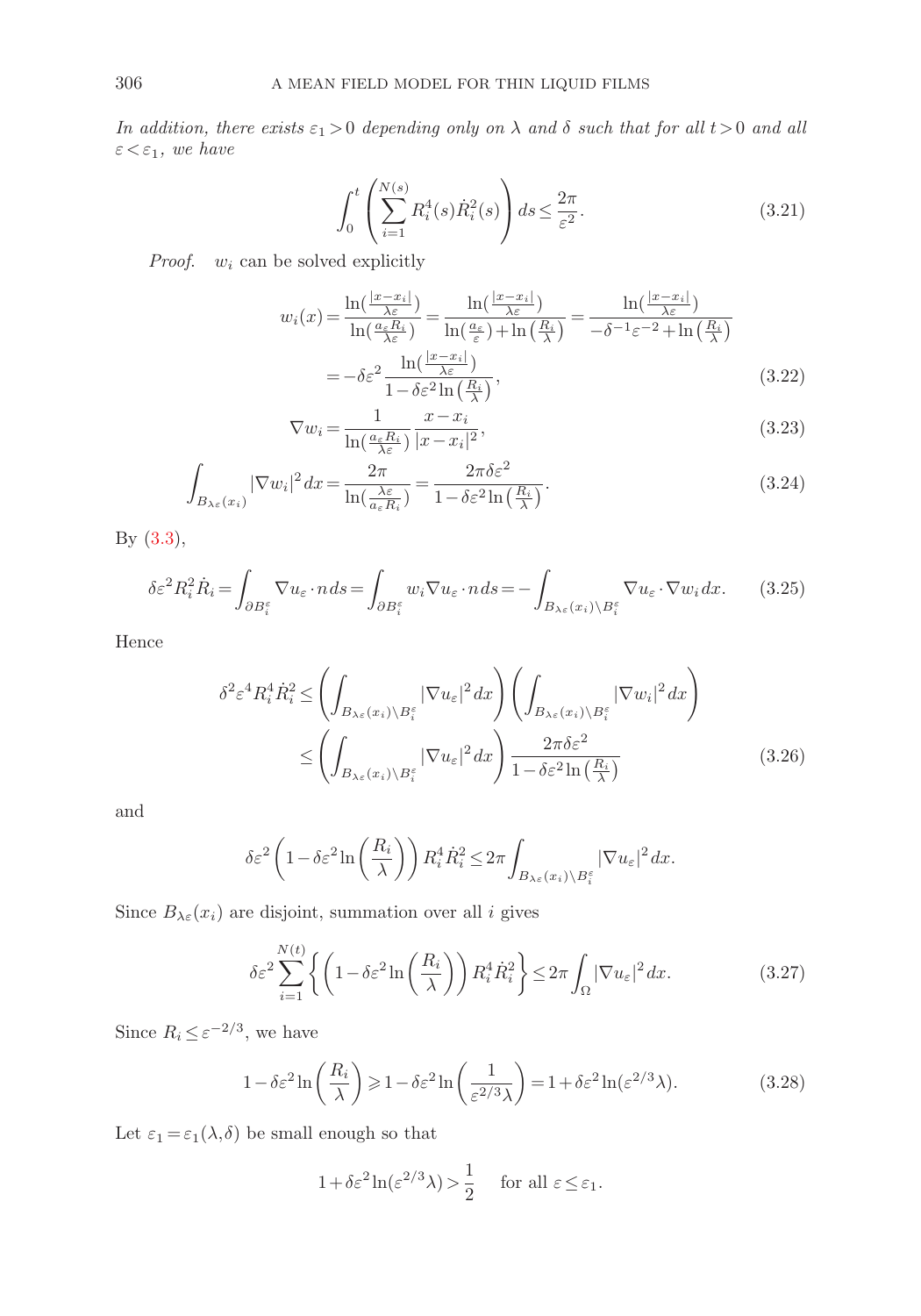Then by (3.27), for all  $\varepsilon < \varepsilon_1$  we have

$$
\delta \varepsilon^2 \sum_{i=1}^{N(t)} R_i^4 \dot R_i^2 \le 4\pi \int_{\Omega} |\nabla u_\varepsilon|^2 dx,
$$

and by  $(3.16)$ , for any  $t > 0$  we have

$$
\int_0^t \left( \sum_{i=1}^{N(s)} R_i^4(s) \dot{R}_i^2(s) \right) ds \le \frac{4\pi}{\delta \varepsilon^2} \int_0^t \int_{\Omega} |\nabla u_{\varepsilon}|^2 dx dt \le \frac{2\pi}{\varepsilon^2}.
$$

LEMMA 3.2. For any  $0 < \varepsilon < \varepsilon_1$  and any  $\zeta \in C_p^0$ , we have the following Hölder continuity of  $\int \zeta d\nu_t^{\varepsilon}$  in t.

$$
\left| \int \zeta \, d\nu_{t_1}^{\varepsilon} - \int \zeta \, d\nu_{t_2}^{\varepsilon} \right| \le \sqrt{2\pi} \left( \sup_{x,r} \frac{|\partial_r \zeta|}{r^2} \right) |t_1 - t_2|^{1/2}.
$$
 (3.29)

*Proof.* For any given  $\zeta \in C_p^0$ , we have  $\partial_r \zeta \in C_p^0$  and

$$
\sup_{x,r}\frac{|\partial_r\zeta|}{r^2}<\infty.
$$

Then

$$
\left| \int \zeta d\nu_{t_1}^{\varepsilon} - \int \zeta d\nu_{t_2}^{\varepsilon} \right| \leq |t_1 - t_2|^{1/2} \left( \int_0^{\infty} \left| \frac{d}{dt} \int \zeta d\nu_t^{\varepsilon} \right|^2 dt \right)^{1/2}
$$
  
\n
$$
\leq |t_1 - t_2|^{1/2} \left( \int_0^{\infty} \left| \varepsilon^2 \sum_{i=1}^N \partial_r \zeta(R_i) \dot{R}_i \right|^2 dt \right)^{1/2}
$$
  
\n
$$
\leq |t_1 - t_2|^{1/2} \left( \sup_{x,r} \frac{|\partial_r \zeta|}{r^2} \right) \left( \int_0^{\infty} \left| \varepsilon^2 \sum_{i=1}^N R_i^2 \dot{R}_i \right|^2 dt \right)^{1/2}
$$
  
\n
$$
\leq |t_1 - t_2|^{1/2} \left( \sup_{x,r} \frac{|\partial_r \zeta|}{r^2} \right) \left( \int_0^{\infty} \left| \varepsilon^2 \sum_{i=1}^N 1 \right| \left| \varepsilon^2 \sum_{i=1}^N R_i^4 \dot{R}_i^2 \right| dt \right)^{1/2}
$$
  
\n
$$
\leq |t_1 - t_2|^{1/2} \left( \sup_{x,r} \frac{|\partial_r \zeta|}{r^2} \right) \left( \int_0^{\infty} \varepsilon^2 \sum_{i=1}^N R_i^4 \dot{R}_i^2 dt \right)^{1/2}
$$
  
\n
$$
\leq \delta^{-1/2} |t_1 - t_2|^{1/2} \left( \sup_{x,r} \frac{|\partial_r \zeta|}{r^2} \right) \left( \int_0^{\infty} \delta \varepsilon^2 \sum_{i=1}^N R_i^4 \dot{R}_i^2 dt \right)^{1/2}
$$
  
\n
$$
\leq \sqrt{2\pi} \left( \sup_{x,r} \frac{|\partial_r \zeta|}{r^2} \right) |t_1 - t_2|^{1/2} \quad \text{by (3.21).}
$$
  
\n(3.30)

**3.3.** Tightness of  $\nu_t^{\varepsilon}$ . <sup>t</sup> **.** Now we show that if initially the total volume is not concentrated on the few biggest droplets, neither will it in later times.

 $\Box$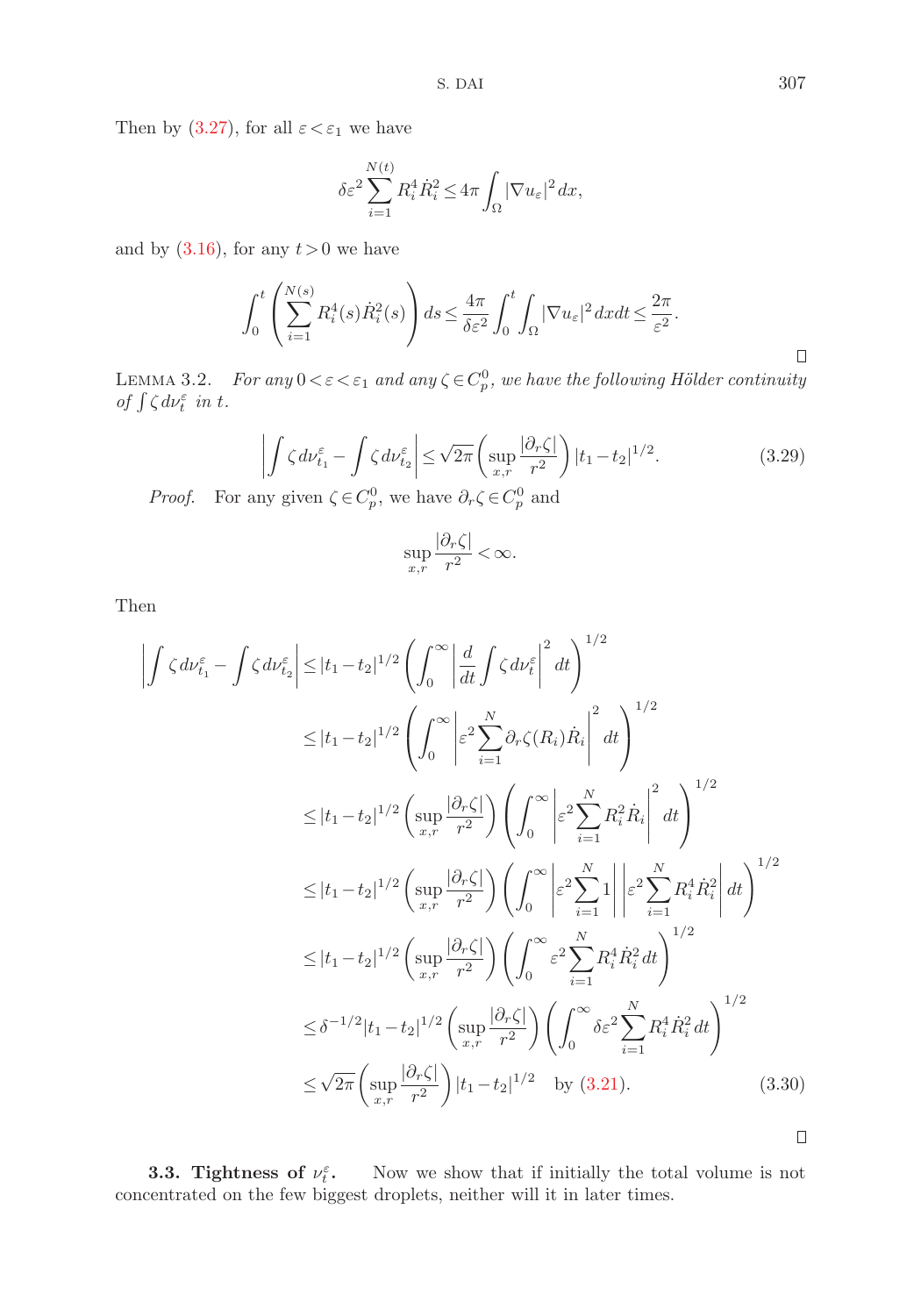LEMMA 3.3. For all  $\eta > 0$  and  $T > 0$  there exists  $R_1 > 0$  such that

$$
\sup_{t \in (0,T)} \int_{r > R_1} r^3 \, d\nu_t^{\varepsilon} < \eta \quad \text{uniformly in } \varepsilon. \tag{3.31}
$$

*Proof.* This Lemma mimics Lemma 3.2 in [9]. Let R be a parameter to be determined and let  $\varphi$  be a smooth cutoff function on  $(0,\infty)$  such that  $\varphi(r)=0$  for  $r < R/2$ ,  $\varphi(r) = 1$  for  $r > R$  and that  $0 \le \varphi'(r) \le 3/R$ . Then for any  $t \in (0,T)$  we have

$$
\int_{r>R} r^3 d\nu_t^{\varepsilon} \leq \int \varphi(r) r^3 d\nu_t^{\varepsilon} = \int \varphi(r) r^3 d\nu_0^{\varepsilon} + \int_0^t \left( \frac{d}{dt} \int \varphi(r) r^3 d\nu_t^{\varepsilon} \right) dt
$$
  
\n
$$
\leq \int_{r>R/2} r^3 d\nu_0^{\varepsilon} + \int_0^t \left( \frac{d}{dt} \sum_{i=1}^N \varepsilon^2 \varphi(R_i) R_i^3 \right) dt
$$
  
\n
$$
\leq \int_{r>R/2} r^3 d\nu_0^{\varepsilon} + \int_0^t \left( \varepsilon^2 \sum_{i=1}^N \left( \varphi'(R_i) R_i + 3\varphi(R_i) \right) R_i^2 \dot{R}_i \right) dt
$$
  
\n
$$
\leq \int_{r>R/2} r^3 d\nu_0^{\varepsilon} + \int_0^t \left( \varepsilon^2 \sum_{i=1}^N R_i^4 \dot{R}_i^2 \right)^{1/2} \left( 2\varepsilon^2 \sum_{i=1}^N \left( \varphi'(R_i)^2 R_i^2 + 9\varphi(R_i)^2 \right) \right)^{1/2} dt
$$
  
\n
$$
\leq \int_{r>R/2} r^3 d\nu_0^{\varepsilon} + \int_0^t \left( \varepsilon^2 \sum_{i=1}^N R_i^4 \dot{R}_i^2 \right)^{1/2} \left( 2\varepsilon^2 \sum_{i:R_i \ge R/2} \left( \frac{9}{R^2} R_i^2 + 36 \frac{R_i^2}{R^2} \right) \right)^{1/2} dt
$$
  
\n
$$
\leq \int_{r>R/2} r^3 d\nu_0^{\varepsilon} + \frac{\sqrt{90}}{R} \int_0^t \left( \varepsilon^2 \sum_{i=1}^N R_i^4 \dot{R}_i^2 \right)^{1/2} \left( \varepsilon^2 \sum_{i=1}^N R_i^2 \right)^{1/2}
$$
  
\n
$$
\leq \int_{r>R/2} r^3 d\nu_0^{\varepsilon} + \frac{(90t)^{1/2}}{R} \left( \int_0^t \varepsilon^2 \
$$

For any given  $\eta > 0$ , because of (3.14), we can choose  $R_1 > 0$  depending on T and  $\eta$  such that

$$
\int_{r>R/2} r^3 d\nu_0^{\varepsilon} + \frac{(180\pi T)^{1/2}}{R} < \eta \quad \text{uniformly in } \varepsilon
$$

for all  $R > R_1$ .

**3.4. The regularity of**  $u_{\varepsilon}$  **and**  $v_{t}^{\varepsilon}$ **. To obtain the necessary compact**ness, we need the boundedness of  $u_{\varepsilon}$  in  $L^2_{loc}(0,\infty;H^1(\Omega))$ . Since we already have the boundedness of  $\nabla u_{\varepsilon}$  in  $L^2(0,\infty; L^2(\Omega))$  by (3.16), to obtain the boundedness of  $u_{\varepsilon}$  in  $L^2_{\text{loc}}(0,\infty; H^1(\Omega))$ , we need to estimate  $\int_0^{\infty} \int_{\Omega} |u_{\varepsilon}|^2 dxdt$ . By Poincaré's inequality, we need only to get a bound on  $f_{\Omega} u_{\varepsilon} dx := \frac{1}{|\Omega|} \int_{\Omega} u_{\varepsilon} dx$ . In fact we will do such estimates locally and then patch them together.

For each i, consider an auxiliary function  $\phi_i$  that satisfies the following equation for some constant  $c_i$ ,

$$
-\Delta\phi_i = c_i \quad \text{in } B_{\lambda\varepsilon}(x_i) \setminus \bar{B}_i,
$$
\n(3.32)

 $\Box$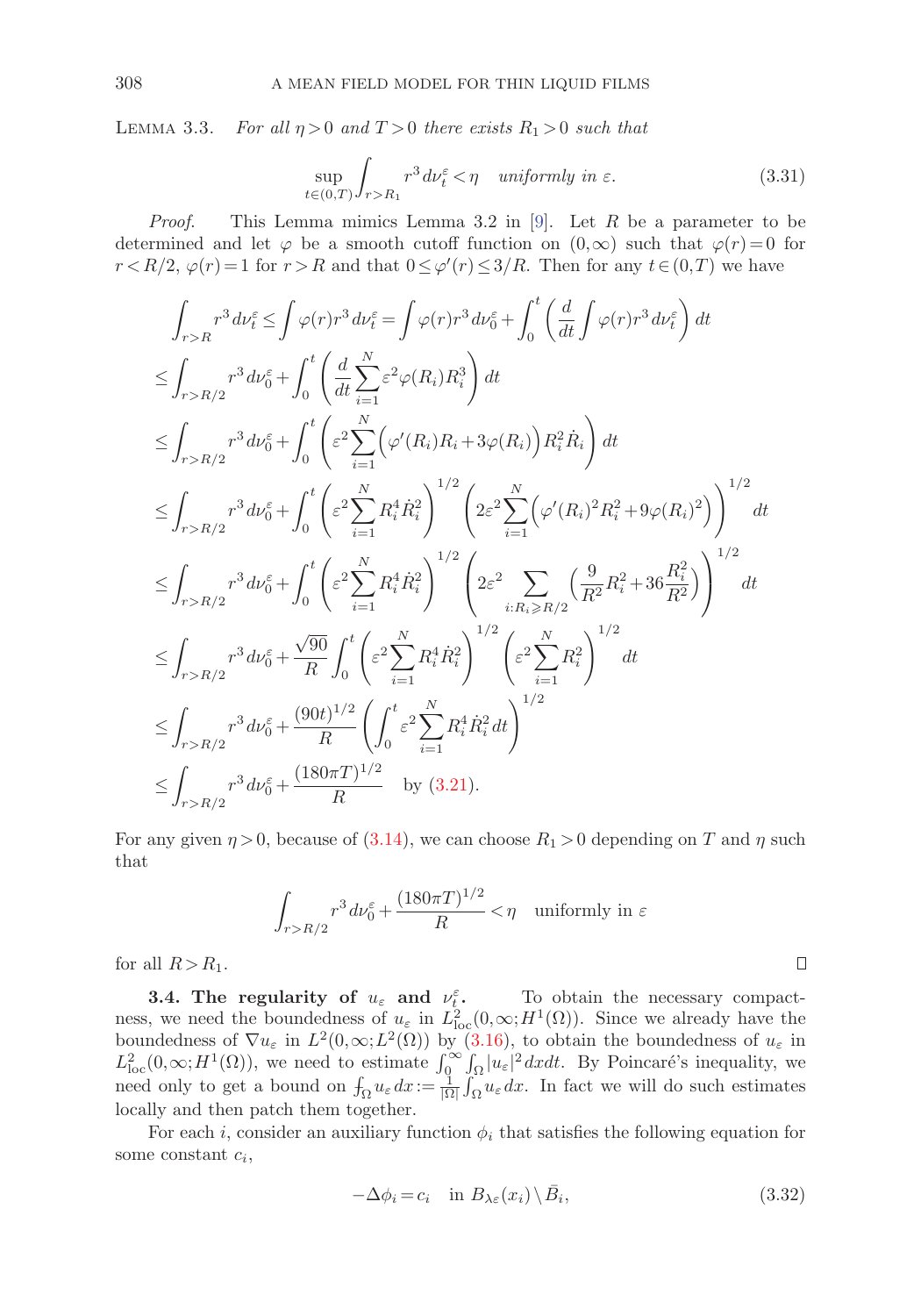S. DAI 309

$$
\frac{\partial \phi_i}{\partial n} = 1 \quad \text{on } \partial B_i,\tag{3.33}
$$

$$
\frac{\partial \phi_i}{\partial n} = 0 \quad \text{on } \partial B_{\lambda \varepsilon}(x_i). \tag{3.34}
$$

We will use  $\phi_i$  to help us estimate the average of  $u_{\varepsilon}$  in  $B_{\lambda\varepsilon} \setminus \overline{B}_i$ . The solvability of  $(3.32)$ – $(3.34)$  requires

$$
c_i = \frac{|\partial B_i|}{|B_{\lambda \varepsilon}(x_i) \setminus \overline{B}_i|} = \frac{2a_{\varepsilon}R_i}{\lambda^2 \varepsilon^2 - a_{\varepsilon}^2 R_i^2}.
$$

Due to symmetry,  $\phi_i$  depends only on the radial coordinate  $r := |x - x_i|$ . Solving it in polar coordinates, we get

$$
\phi_i(r) = -\frac{c_i}{4}r^2 + \alpha_i \ln r + \beta_i,
$$
  

$$
\phi'_i(r) = -\frac{c_i}{2}r + \frac{\alpha_i}{r},
$$

where

$$
\alpha_i := \frac{\lambda^2 \varepsilon^2 a_\varepsilon R_i}{\lambda^2 \varepsilon^2 - a_\varepsilon^2 R_i^2} > 0, \quad \beta_i \text{ is an arbitrary constant.} \tag{3.35}
$$

So

$$
\int_{B_{\lambda\varepsilon}(x_i)\backslash \bar{B}_i} |\nabla \phi_i|^2 dx = 2\pi \int_{a_\varepsilon R_i}^{\lambda\varepsilon} |\phi_i'(r)|^2 r dr \le 2\pi \int_{a_\varepsilon R_i}^{\lambda\varepsilon} \left(\frac{c_i^2}{4} r^3 + \frac{\alpha_i^2}{r}\right) dr
$$
  
\n
$$
= 2\pi \left(\alpha_i^2 \ln\left(\frac{\lambda\varepsilon}{\alpha_\varepsilon R_i}\right) + \frac{c_i^2}{16} (\lambda^4 \varepsilon^4 - a_\varepsilon^4 R_i^4)\right)
$$
  
\n
$$
= 2\pi a_\varepsilon^2 R_i^2 \left(\frac{\lambda^4 \varepsilon^4}{(\lambda^2 \varepsilon^2 - a_\varepsilon^2 R_i^2)^2} \ln\left(\frac{\lambda\varepsilon}{a_\varepsilon R_i}\right) + \frac{\lambda^2 \varepsilon^2 + a_\varepsilon^2 R_i^2}{4(\lambda^2 \varepsilon^2 - a_\varepsilon^2 R_i^2)}\right).
$$
 (3.36)

By  $(1.23)$ , we have

$$
\ln\left(\frac{\lambda \varepsilon}{a_{\varepsilon} R_i}\right) = \frac{1}{\delta \varepsilon^2} \left(1 - \delta \varepsilon^2 \ln\left(\frac{R_i}{\lambda}\right)\right).
$$

In addition, since  $R_i \leq \varepsilon^{-2/3}$  for all  $t > 0$ , we have

$$
\lim_{\varepsilon\to0^+}\frac{\lambda^4\varepsilon^4}{(\lambda^2\varepsilon^2-a_\varepsilon^2R_i^2)^2}=1,\qquad \lim_{\varepsilon\to0^+}\frac{\lambda^2\varepsilon^2+a_\varepsilon^2R_i^2}{4(\lambda^2\varepsilon^2-a_\varepsilon^2R_i^2)}=\frac{1}{4}
$$

uniformly in i and  $t > 0$ . Thus by (3.36), there exists  $\varepsilon_2 = \varepsilon_2(\lambda, \delta) > 0$  such that for all  $0 < \varepsilon < \varepsilon_2$ , we have

$$
\int_{B_{\lambda\varepsilon}(x_i)\setminus\bar{B}_i} |\nabla \phi_i|^2 dx \le 3\pi a_\varepsilon^2 R_i^2 \left( \frac{1 - \delta \varepsilon^2 \ln(\frac{R_i}{\lambda})}{\delta \varepsilon^2} + \frac{1}{4} \right) \le 4\pi a_\varepsilon^2 R_i^2 \left( \frac{1 - \delta \varepsilon^2 \ln(\frac{R_i}{\lambda})}{\delta \varepsilon^2} \right). \tag{3.37}
$$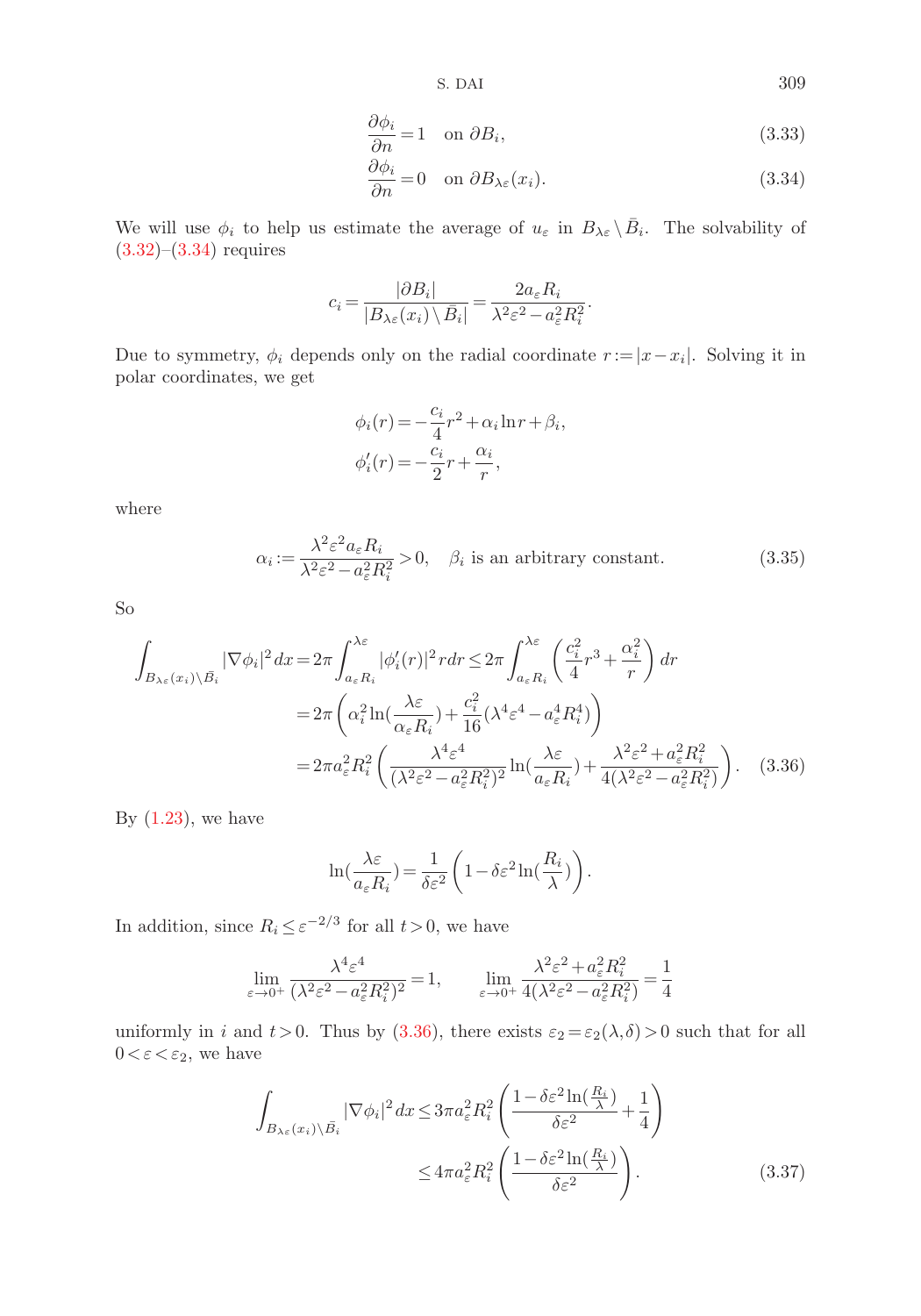Multiplying (3.32) by  $u_{\varepsilon}$  and integrating over  $B_{\lambda \varepsilon} \setminus \overline{B}_i$ , we get

$$
\frac{2a_{\varepsilon}R_{i}}{\lambda^{2}\varepsilon^{2}-a_{\varepsilon}^{2}R_{i}^{2}}\int_{B_{\lambda\varepsilon}(x_{i})\setminus\bar{B}_{i}}u_{\varepsilon}dx = \int_{B_{\lambda\varepsilon}(x_{i})\setminus\bar{B}_{i}}\nabla u_{\varepsilon}\cdot\nabla\phi_{i}dx + \int_{\partial B_{i}}u_{\varepsilon}ds
$$
\n
$$
= \int_{B_{\lambda\varepsilon}(x_{i})\setminus\bar{B}_{i}}\nabla u_{\varepsilon}\cdot\nabla\phi_{i}dx + 2\pi a_{\varepsilon}.\tag{3.38}
$$

Writing

$$
\int_{B_{\lambda\varepsilon}(x_i)\setminus\bar{B_i}} u_\varepsilon dx = \frac{1}{\pi(\lambda^2 \varepsilon^2 - a_\varepsilon^2 R_i^2)} \int_{B_{\lambda\varepsilon}(x_i)\setminus\bar{B_i}} u_\varepsilon dx,
$$

we get

$$
\int_{B_{\lambda\varepsilon}(x_i)\setminus\bar{B_i}} u_\varepsilon dx - \frac{1}{R_i} = \frac{1}{2\pi a_\varepsilon R_i} \int_{B_{\lambda\varepsilon}(x_i)\setminus\bar{B_i}} \nabla u_\varepsilon \cdot \nabla \phi_i dx.
$$
\n(3.39)

So

$$
\left| \oint_{B_{\lambda_{\varepsilon}}(x_{i}) \setminus \bar{B}_{i}} u_{\varepsilon} dx - \frac{1}{R_{i}} \right|^{2} \leq \frac{1}{4\pi^{2} a_{\varepsilon}^{2} R_{i}^{2}} \left( \int_{B_{\lambda_{\varepsilon}}(x_{i}) \setminus \bar{B}_{i}} |\nabla u_{\varepsilon}|^{2} dx \right) \left( \int_{B_{\lambda_{\varepsilon}}(x_{i}) \setminus \bar{B}_{i}} |\nabla \phi_{i}|^{2} dx \right) \leq \frac{1}{\pi} \left( \frac{1 - \delta \varepsilon^{2} \ln(\frac{R_{i}}{\lambda})}{\delta \varepsilon^{2}} \right) \left( \int_{B_{\lambda_{\varepsilon}}(x_{i}) \setminus \bar{B}_{i}} |\nabla u_{\varepsilon}|^{2} dx \right) \quad \text{by (3.37)}.
$$

Multiplying both sides by  $\frac{\delta \varepsilon^2}{1-\delta \varepsilon^2 \ln \frac{R_i}{\lambda}}$  and summing over all *i*, we obtain the following lemma.

LEMMA 3.4. There exists a constant C such that for all  $\varepsilon > 0$  sufficiently small and all  $t > 0$  we have

$$
\sum_{i=1}^{N} \frac{\delta \varepsilon^2}{1 - \delta \varepsilon^2 \ln \frac{R_i}{\lambda}} \left| \frac{1}{R_i} - \int_{B_{\lambda \varepsilon}(x_i) \setminus \overline{B}_i} u_{\varepsilon} dx \right|^2 \leq \frac{1}{\pi} \int_{\Omega} |\nabla u_{\varepsilon}|^2 dx. \tag{3.41}
$$

The average over  $B_{\lambda \varepsilon}(x_i) \setminus \overline{B}_i$  can be replaced by the average over  $B_{\lambda \varepsilon}$ . Indeed, by the triangle inequality, we have

$$
\frac{1}{\pi(\lambda^2 \varepsilon^2 - a_\varepsilon^2 R_i^2)} \left| \int_{B_{\lambda_\varepsilon}(x_i)} u_\varepsilon dx \right|
$$
\n
$$
= \left| \int_{B_{\lambda_\varepsilon}(x_i) \setminus \bar{B}_i} u_\varepsilon dx - \frac{1}{R_i} + \frac{1}{\pi(\lambda^2 \varepsilon^2 - a_\varepsilon^2 R_i^2)} \int_{B_i} u_\varepsilon dx + \frac{1}{R_i} \right|
$$
\n
$$
\leq \left| \int_{B_{\lambda_\varepsilon}(x_i) \setminus \bar{B}_i} u_\varepsilon dx - \frac{1}{R_i} \right| + \frac{1}{\pi(\lambda^2 \varepsilon^2 - a_\varepsilon^2 R_i^2)} \int_{B_i} u_\varepsilon dx + \frac{1}{R_i}
$$
\n
$$
\leq \frac{1}{\sqrt{\pi}} \left( \frac{1 - \delta \varepsilon^2 \ln(\frac{R_i}{\lambda})}{\delta \varepsilon^2} \right)^{1/2} \left( \int_{B_{\lambda_\varepsilon}(x_i) \setminus \bar{B}_i} |\nabla u_\varepsilon|^2 dx \right)^{1/2} + \frac{a_\varepsilon^2 R_i}{\lambda^2 \varepsilon^2 - a_\varepsilon^2 R_i^2} + \frac{1}{R_i}.
$$
\n(3.42)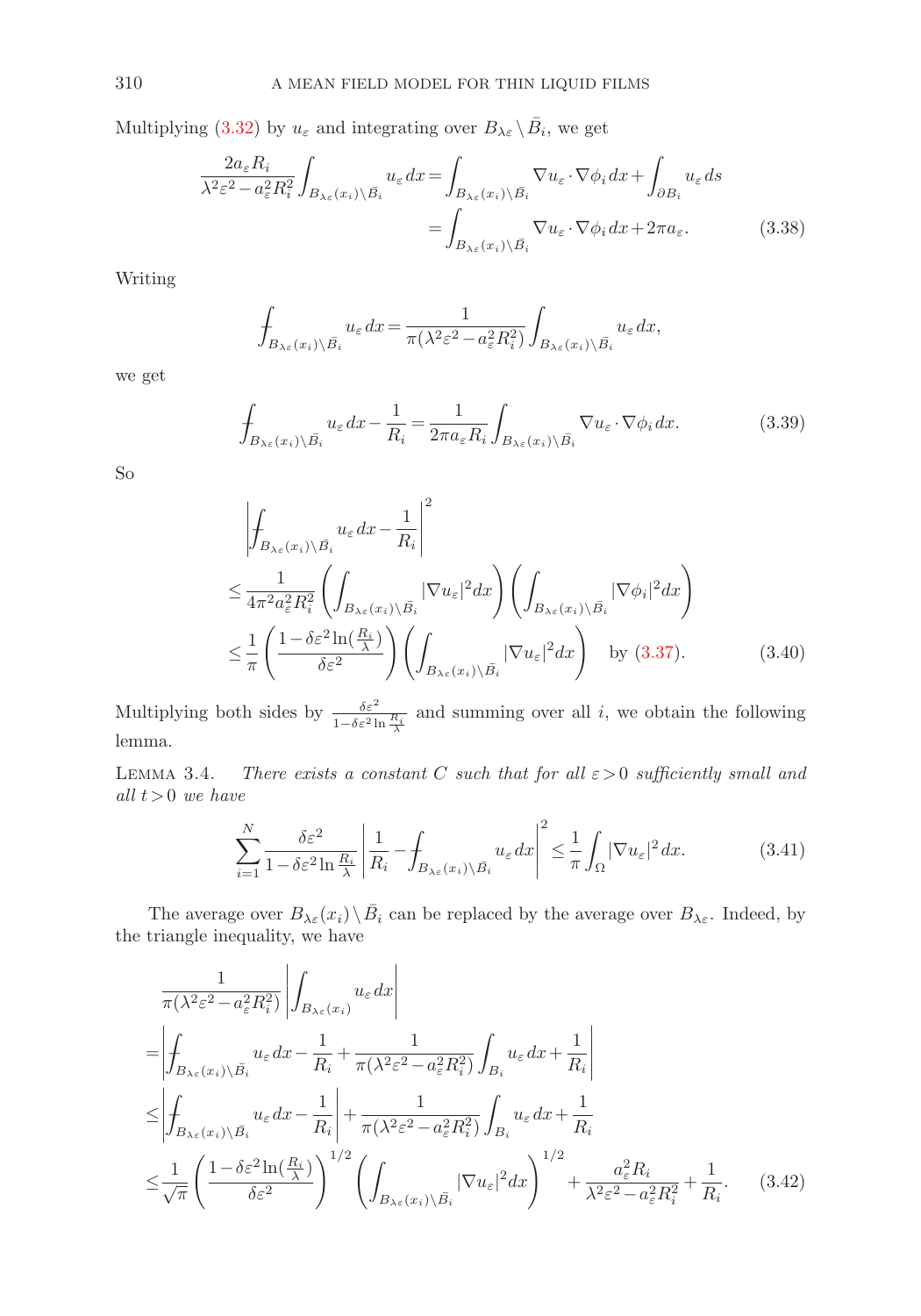Thus

$$
\begin{split}\n&\left| \oint_{B_{\lambda_{\varepsilon}}(x_{i}) \setminus \bar{B}_{i}} u_{\varepsilon} dx - \oint_{B_{\lambda_{\varepsilon}}(x_{i})} u_{\varepsilon} dx \right| \\
&= \frac{1}{\pi} \left| \left( \frac{1}{\lambda^{2} \varepsilon^{2} - a_{\varepsilon}^{2} R_{i}^{2}} - \frac{1}{\lambda^{2} \varepsilon^{2}} \right) \int_{B_{\lambda_{\varepsilon}}(x_{i})} u_{\varepsilon} dx - \frac{1}{\lambda^{2} \varepsilon^{2} - a_{\varepsilon}^{2} R_{i}^{2}} \int_{B_{i}} u_{\varepsilon} dx \right| \\
&\leq \frac{1}{\pi} \frac{a_{\varepsilon}^{2} R_{i}^{2}}{\lambda^{2} \varepsilon^{2} - a_{\varepsilon}^{2} R_{i}^{2}} \frac{1}{\lambda^{2} \varepsilon^{2}} \left| \int_{B_{\lambda_{\varepsilon}}(x_{i})} u_{\varepsilon} dx \right| + \frac{a_{\varepsilon}^{2} R_{i}}{\lambda^{2} \varepsilon^{2} - a_{\varepsilon}^{2} R_{i}^{2}} \\
&\leq \frac{a_{\varepsilon}^{2} R_{i}^{2}}{\lambda^{2} \varepsilon^{2}} \frac{1}{\sqrt{\pi}} \left( \frac{1 - \delta \varepsilon^{2} \ln(\frac{R_{i}}{\lambda})}{\delta \varepsilon^{2}} \right)^{1/2} \left( \int_{B_{\lambda_{\varepsilon}}(x_{i}) \setminus \bar{B}_{i}} |\nabla u_{\varepsilon}|^{2} dx \right)^{1/2} \\
&+ \frac{a_{\varepsilon}^{2} R_{i}^{2}}{\lambda^{2} \varepsilon^{2}} \left( \frac{a_{\varepsilon}^{2} R_{i}}{\lambda^{2} \varepsilon^{2} - a_{\varepsilon}^{2} R_{i}^{2}} + \frac{1}{R_{i}} \right) + \frac{a_{\varepsilon}^{2} R_{i}}{\lambda^{2} \varepsilon^{2} - a_{\varepsilon}^{2} R_{i}^{2}} \\
&\leq \varepsilon \left( \frac{1 - \delta \varepsilon^{2} \ln(\frac{R_{i}}{\lambda})}{\delta \varepsilon^{2}} \right)^{1/2} \left( \int_{B_{\lambda_{\varepsilon}}(x
$$

for  $\varepsilon$  sufficiently small. Then

$$
\frac{\delta \varepsilon^{2}}{1 - \delta \varepsilon^{2} \ln \frac{R_{i}}{\lambda}} \left| \frac{1}{R_{i}} - \int_{B_{\lambda \varepsilon}(x_{i})} u_{\varepsilon} dx \right|^{2}
$$
\n
$$
\leq \frac{2\delta \varepsilon^{2}}{1 - \delta \varepsilon^{2} \ln \frac{R_{i}}{\lambda}} \left( \left| \int_{B_{\lambda \varepsilon}(x_{i}) \setminus \bar{B}_{i}} u_{\varepsilon} dx - \frac{1}{R_{i}} \right|^{2} + \left| \int_{B_{\lambda \varepsilon}(x_{i}) \setminus \bar{B}_{i}} u_{\varepsilon} dx - \int_{B_{\lambda \varepsilon}(x_{i})} u_{\varepsilon} dx \right|^{2} \right)
$$
\n
$$
\leq C \left( \int_{B_{\lambda \varepsilon}(x_{i}) \setminus \bar{B}_{i}} |\nabla u_{\varepsilon}|^{2} dx + \varepsilon^{3} \right). \tag{3.44}
$$

Here  $C = C(\delta, \lambda) > 0$  is a generic constant. Summing up all i, since  $N(t) \leq \varepsilon^{-2}$ , we get the following bound.

LEMMA 3.5. There exists a constant  $C = C(\delta, \lambda)$  such that for all  $\varepsilon > 0$  sufficiently small and all  $t > 0$  we have

$$
\sum_{i=1}^{N} \frac{\delta \varepsilon^2}{1 - \delta \varepsilon^2 \ln \frac{R_i}{\lambda}} \left| \frac{1}{R_i} - \int_{B_{\lambda \varepsilon}(x_i)} u_{\varepsilon} dx \right|^2 \le C \left( \int_{\Omega} |\nabla u_{\varepsilon}|^2 dx + \varepsilon \right). \tag{3.45}
$$

Inequality (3.45) can be improved using a different approach as in [9], so that  $\varepsilon$  is removed from the right-hand side. We write down the result as the following lemma but omit the proof here.

LEMMA 3.6. There exists a constant  $C = C(\delta, \lambda) > 0$  such that for all  $\varepsilon > 0$  sufficiently small and all  $t > 0$  we have

$$
\sum_{i=1}^{N} \frac{\delta \varepsilon^2}{1 - \delta \varepsilon^2 \ln \frac{R_i}{\lambda}} \left| \frac{1}{R_i} - \int_{B_{\lambda \varepsilon}(x_i)} u_{\varepsilon} dx \right|^2 \le C \int_{\Omega} |\nabla u_{\varepsilon}|^2 dx.
$$
 (3.46)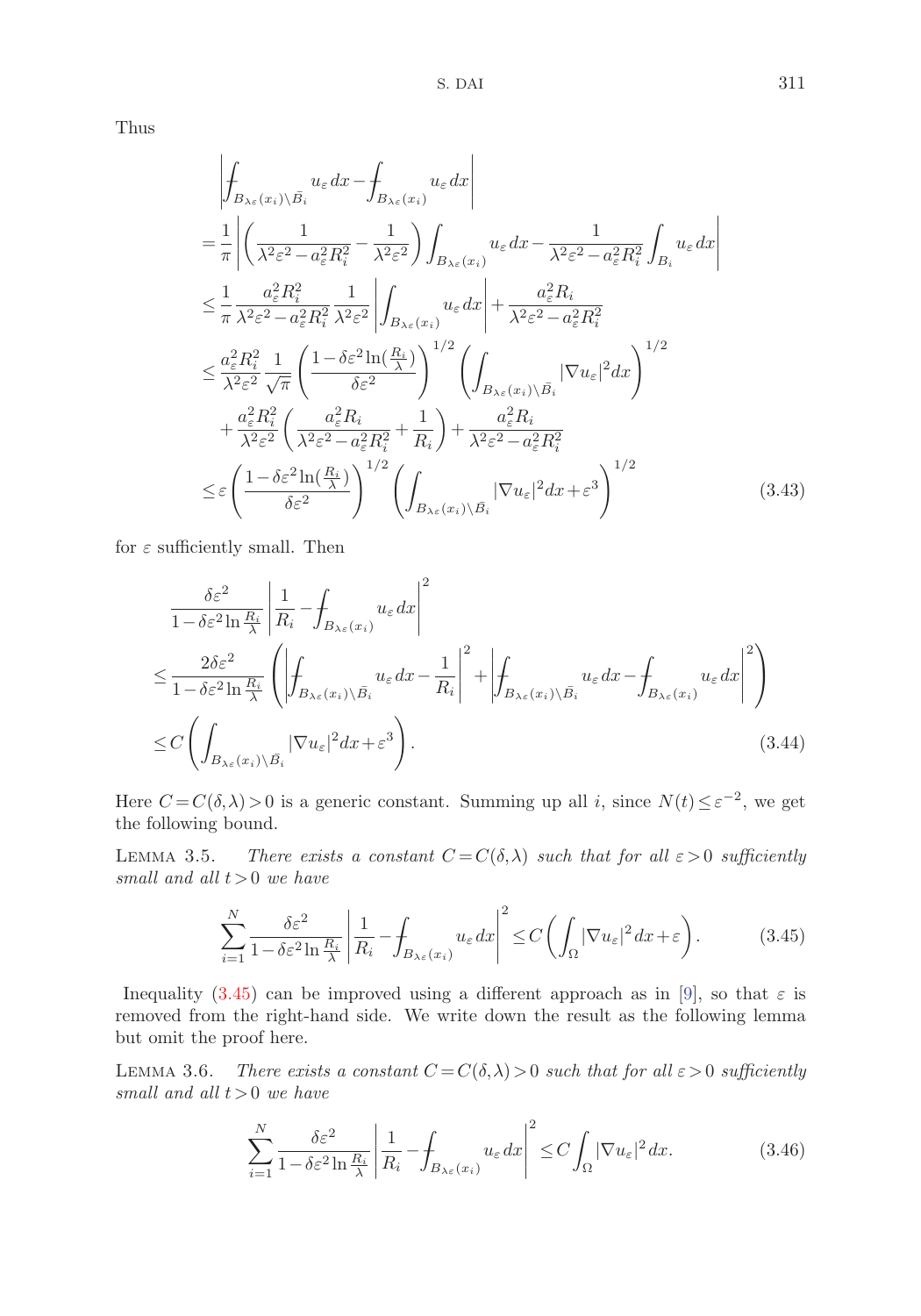Lemmas 3.4, 3.5, and 3.6 fulfill the same role. We only need one of them to carry out our later analysis. For instance, we will use Lemma 3.4 to prove the following lemma about  $\nu_t^{\varepsilon}$ , which can also be proved using the other two lemmas.

LEMMA 3.7. There exists a constant  $C = C(\delta, \lambda) > 0$  such that for all  $\varepsilon > 0$  sufficiently small and all  $t > 0$  we have

$$
\int \frac{\delta}{1 - \delta \varepsilon^2 \ln(r/\lambda)} \frac{1}{r^2} \, d\nu_t^{\varepsilon} \le C \left( \frac{\delta}{\lambda^2} \int_{\Omega} |u_{\varepsilon}|^2 \, dx + \int_{\Omega} |\nabla u_{\varepsilon}|^2 \, dx \right). \tag{3.47}
$$

Proof.

$$
\int \frac{\delta}{1 - \delta \varepsilon^2 \ln(r/\lambda)} \frac{1}{r^2} d\nu_{\varepsilon}^{\varepsilon} = \sum_{i=1}^{N} \frac{\delta \varepsilon^2}{1 - \delta \varepsilon^2 \ln \frac{R_i}{\lambda}} \frac{1}{R_i^2}
$$
\n
$$
\leq 2 \sum_{i=1}^{N} \frac{\delta \varepsilon^2}{1 - \delta \varepsilon^2 \ln \frac{R_i}{\lambda}} \left| \frac{1}{R_i} - \int_{B_{\lambda \varepsilon}(x_i) \setminus B_i} u_{\varepsilon} dx \right|^2 + 2 \sum_{i=1}^{N} \frac{\delta \varepsilon^2}{1 - \delta \varepsilon^2 \ln \frac{R_i}{\lambda}} \left| \int_{B_{\lambda \varepsilon}(x_i) \setminus B_i} u_{\varepsilon} dx \right|^2
$$
\n
$$
\leq C \int_{\Omega} |\nabla u_{\varepsilon}|^2 dx + \frac{2}{\pi} \sum_{i=1}^{N} \frac{\delta \varepsilon^2}{(1 - \delta \varepsilon^2 \ln \frac{R_i}{\lambda})} \frac{1}{(\lambda^2 \varepsilon^2 - a_{\varepsilon}^2 R_i^2)} \int_{B_{\lambda \varepsilon}(x_i) \setminus B_i} |u_{\varepsilon}|^2 dx
$$
\n
$$
\leq C \int_{\Omega} |\nabla u_{\varepsilon}|^2 dx + \frac{\delta}{\lambda^2} \max_{i} \left\{ \frac{1}{(1 - \delta \varepsilon^2 \ln \frac{R_i}{\lambda})} \frac{1}{(1 - \lambda^{-2} \varepsilon^{-2} a_{\varepsilon}^2 R_i^2)} \right\} \int_{\Omega} |u_{\varepsilon}|^2 dx
$$
\n
$$
\leq C \left( \int_{\Omega} |\nabla u_{\varepsilon}|^2 dx + \frac{\delta}{\lambda^2} \int_{\Omega} |u_{\varepsilon}|^2 dx \right) \quad \text{when } \varepsilon \text{ is sufficiently small.}
$$

Now it is time to prove the  $L^2$  bound of  $u_{\varepsilon}$ .

LEMMA 3.8. There exists a constant  $C = C(\lambda, \delta)$  such that for all  $\varepsilon$  sufficiently small and all  $t > 0$  we have

$$
\int_{\Omega} |u_{\varepsilon}|^{2} dx \le C \left\{ \|\nabla u_{\varepsilon}\|_{L^{2}(\Omega)}^{2} + \left( \frac{1 + (\lambda^{-1} + \delta^{-1/2}) \|\nabla u_{\varepsilon}\|_{L^{2}(\Omega)}}{\int \frac{r}{1 - \delta \varepsilon^{2} \ln \frac{r}{\lambda}} d\nu_{t}^{\varepsilon}} \right)^{2} \right\}.
$$
 (3.48)

 $\Box$ 

Proof.

$$
\sum_{i=1}^{N} \frac{\delta \varepsilon^{2}}{1 - \delta \varepsilon^{2} \ln \frac{R_{i}}{\lambda}} \left| R_{i} \int_{B_{\lambda \varepsilon}(x_{i})} u_{\varepsilon} - 1 \right| = \sum_{i=1}^{N} \frac{\delta \varepsilon^{2}}{1 - \delta \varepsilon^{2} \ln \frac{R_{i}}{\lambda}} R_{i} \left| \int_{B_{\lambda \varepsilon}(x_{i})} u_{\varepsilon} - \frac{1}{R_{i}} \right|
$$
  
\n
$$
\leq \max_{i} \left( \frac{\delta}{1 - \delta \varepsilon^{2} \ln \frac{R_{i}}{\lambda}} \right)^{1/2} \left( \sum_{i=1}^{N} \varepsilon^{2} R_{i}^{2} \right)^{1/2} \cdot \left( \sum_{i=1}^{N} \frac{\delta \varepsilon^{2}}{1 - \delta \varepsilon^{2} \ln \frac{R_{i}}{\lambda}} \left| \frac{1}{R_{i}} - \int_{B_{\lambda \varepsilon}(x_{i})} u_{\varepsilon} dx \right|^{2} \right)^{1/2}
$$
  
\n
$$
\leq C \delta^{1/2} \|\nabla u_{\varepsilon}\|_{L^{2}(\Omega)}.
$$
\n(3.49)

$$
\sum_{i=1}^{N} \frac{\delta}{1 - \delta \varepsilon^2 \ln \frac{R_i}{\lambda}} R_i \left| \int_{B_{\lambda \varepsilon}(x_i)} u_{\varepsilon} \right| = \pi \lambda^2 \sum_{i=1}^{N} \frac{\delta \varepsilon^2}{1 - \delta \varepsilon^2 \ln \frac{R_i}{\lambda}} R_i \left| \int_{B_{\lambda \varepsilon}(x_i)} u_{\varepsilon} \right|
$$
  

$$
\leq \pi \lambda^2 \sum_{i=1}^{N} \frac{\delta \varepsilon^2}{1 - \delta \varepsilon^2 \ln \frac{R_i}{\lambda}} \left| R_i \int_{B_{\lambda \varepsilon}(x_i)} u_{\varepsilon} - 1 \right| + \pi \lambda^2 \sum_{i=1}^{N} \frac{\delta \varepsilon^2}{1 - \delta \varepsilon^2 \ln \frac{R_i}{\lambda}}
$$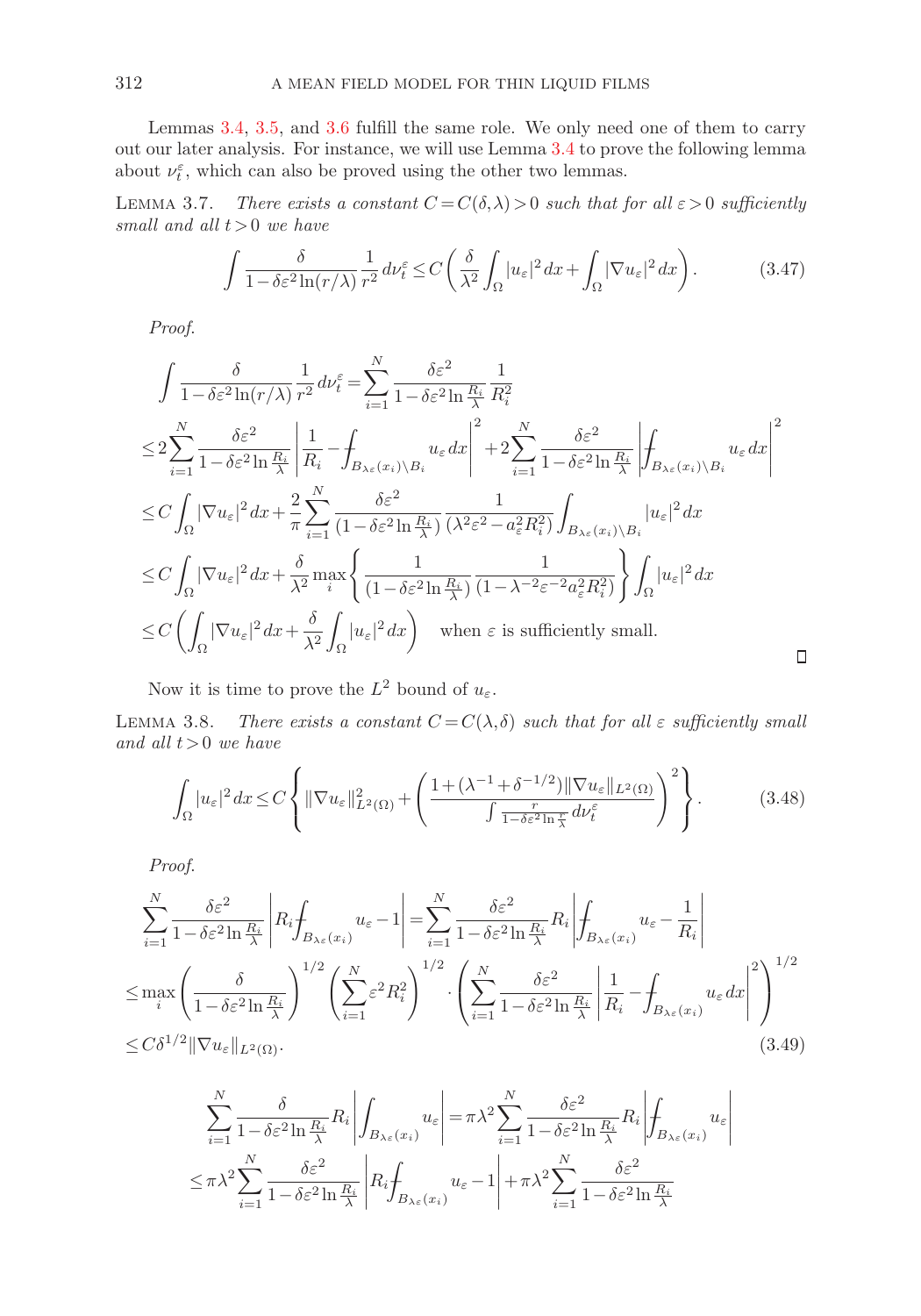$$
\leq C\lambda^2\delta^{1/2} \|\nabla u_{\varepsilon}\|_{L^2(\Omega)} + C\lambda^2\delta. \tag{3.50}
$$

Let  $\bar{u}_{\varepsilon} := \int_{\Omega} u_{\varepsilon} dx$ . Then

$$
\left(\int \frac{\delta r}{1 - \delta \varepsilon^{2} \ln \frac{r}{\lambda}} d\nu_{\varepsilon}^{\varepsilon}\right) |\bar{u}_{\varepsilon}| = \sum_{i=1}^{N} \frac{\delta \varepsilon^{2}}{1 - \delta \varepsilon^{2} \ln \frac{R_{i}}{\lambda}} \left| R_{i} \int_{B_{\lambda \varepsilon}(x_{i})} \bar{u}_{\varepsilon} \right|
$$
\n
$$
\leq \sum_{i=1}^{N} \frac{\delta \varepsilon^{2}}{1 - \delta \varepsilon^{2} \ln \frac{R_{i}}{\lambda}} \frac{R_{i}}{\pi \lambda^{2} \varepsilon^{2}} \left( \int_{B_{\lambda \varepsilon}(x_{i})} |u_{\varepsilon} - \bar{u}_{\varepsilon}| + \left| \int_{B_{\lambda \varepsilon}(x_{i})} u_{\varepsilon} \right| \right)
$$
\n
$$
\leq \sum_{i=1}^{N} \frac{\delta \varepsilon^{2}}{1 - \delta \varepsilon^{2} \ln \frac{R_{i}}{\lambda}} \frac{R_{i}}{\sqrt{\pi \lambda \varepsilon}} \left( \int_{B_{\lambda \varepsilon}(x_{i})} |u_{\varepsilon} - \bar{u}_{\varepsilon}|^{2} \right)^{1/2} + \sum_{i=1}^{N} \frac{\delta \varepsilon^{2}}{1 - \delta \varepsilon^{2} \ln \frac{R_{i}}{\lambda}} \frac{R_{i}}{\pi \lambda^{2} \varepsilon^{2}} \left| \int_{B_{\lambda \varepsilon}(x_{i})} u_{\varepsilon} \right|
$$
\n
$$
\leq C \frac{\delta}{\lambda} \left( \sum_{i=1}^{N} \varepsilon^{2} R_{i}^{2} \right) \left( \sum_{i=1}^{N} \int_{B_{\lambda \varepsilon}(x_{i})} |u_{\varepsilon} - \bar{u}_{\varepsilon}|^{2} \right)^{1/2} + C \delta^{1/2} \left( \|\nabla u_{\varepsilon}\|_{L^{2}(\Omega)} + \delta^{1/2} \right)
$$
\n
$$
\leq C \frac{\delta}{\lambda} \|\nabla u_{\varepsilon}\|_{L^{2}(\Omega)} + C \delta^{1/2} \|\nabla u_{\varepsilon}\|_{L^{2}(\Omega)} + C \delta. \tag{3.51}
$$

So

$$
|\bar{u}_{\varepsilon}| \le C \left( \int \frac{r}{1 - \delta \varepsilon^2 \ln \frac{r}{\lambda}} d\nu_t^{\varepsilon} \right)^{-1} \left( 1 + (\lambda^{-1} + \delta^{-1/2}) \|\nabla u_{\varepsilon}\|_{L^2(\Omega)} \right),
$$

and

$$
\int_{\Omega} |u_{\varepsilon}|^{2} dx \leq 2 \int_{\Omega} |u_{\varepsilon} - \bar{u}_{\varepsilon}|^{2} + 2 \int_{\Omega} |\bar{u}_{\varepsilon}|^{2} \n\leq C \|\nabla u_{\varepsilon}\|_{L^{2}(\Omega)}^{2} + C \left( \int \frac{r}{1 - \delta \varepsilon^{2} \ln \frac{r}{\lambda}} d\nu_{t}^{\varepsilon} \right)^{-2} \left( 1 + (\lambda^{-1} + \delta^{-1/2}) \|\nabla u_{\varepsilon}\|_{L^{2}(\Omega)} \right)^{2}.
$$

COROLLARY 3.1. For all  $T < \infty$  there exists  $C_{T,\delta,\lambda} = C(T,\delta,\lambda) < \infty$  such that

$$
\int_0^T \int \frac{\delta}{1 - \delta \varepsilon^2 \ln(r/\lambda)} \frac{1}{r^2} d\nu_t^{\varepsilon} + \int_0^T \int_{\Omega} |u_{\varepsilon}|^2 dx dt \le C_{T, \delta, \lambda}.
$$
 (3.52)

Proof. Combining Lemma 3.7 and Lemma 3.8, we only need to prove that for any  $T < \infty$ , there exists a constant  $c(T, \delta, \lambda)$  such that

$$
\inf_{t \in (0,T)} \int \frac{r}{1 - \delta \varepsilon^2 \ln \frac{r}{\lambda}} \, d\nu_t^{\varepsilon} \geqslant c(T, \delta, \lambda) \tag{3.53}
$$

uniformly as  $\varepsilon \to 0$ .

$$
1 = \int r^3 d\nu_t^{\varepsilon} = \int_{r \le R_0} r^3 d\nu_t^{\varepsilon} + \int_{R_0 < r \le R_1} r^3 d\nu_t^{\varepsilon} + \int_{r > R_1} r^3 d\nu_t^{\varepsilon}
$$
\n
$$
\le R_0^3 + R_1^2 (1 - \delta \varepsilon^2 \ln \frac{R_0}{\lambda}) \int_{R_0 < r \le R_1} \frac{r}{1 - \delta \varepsilon^2 \ln \frac{r}{\lambda}} d\nu_t^{\varepsilon} + \int_{r > R_1} r^3 d\nu_t^{\varepsilon}.
$$
\n(3.54)

According to Lemma 3.3, we can choose  $R_1$  big enough so that  $\int_{r>R_1} r^3 d\nu_t^{\varepsilon} < \frac{1}{4}$  for all  $\varepsilon$ . In addition, we choose  $R_0^3 < \frac{1}{4}$ .

 $\Box$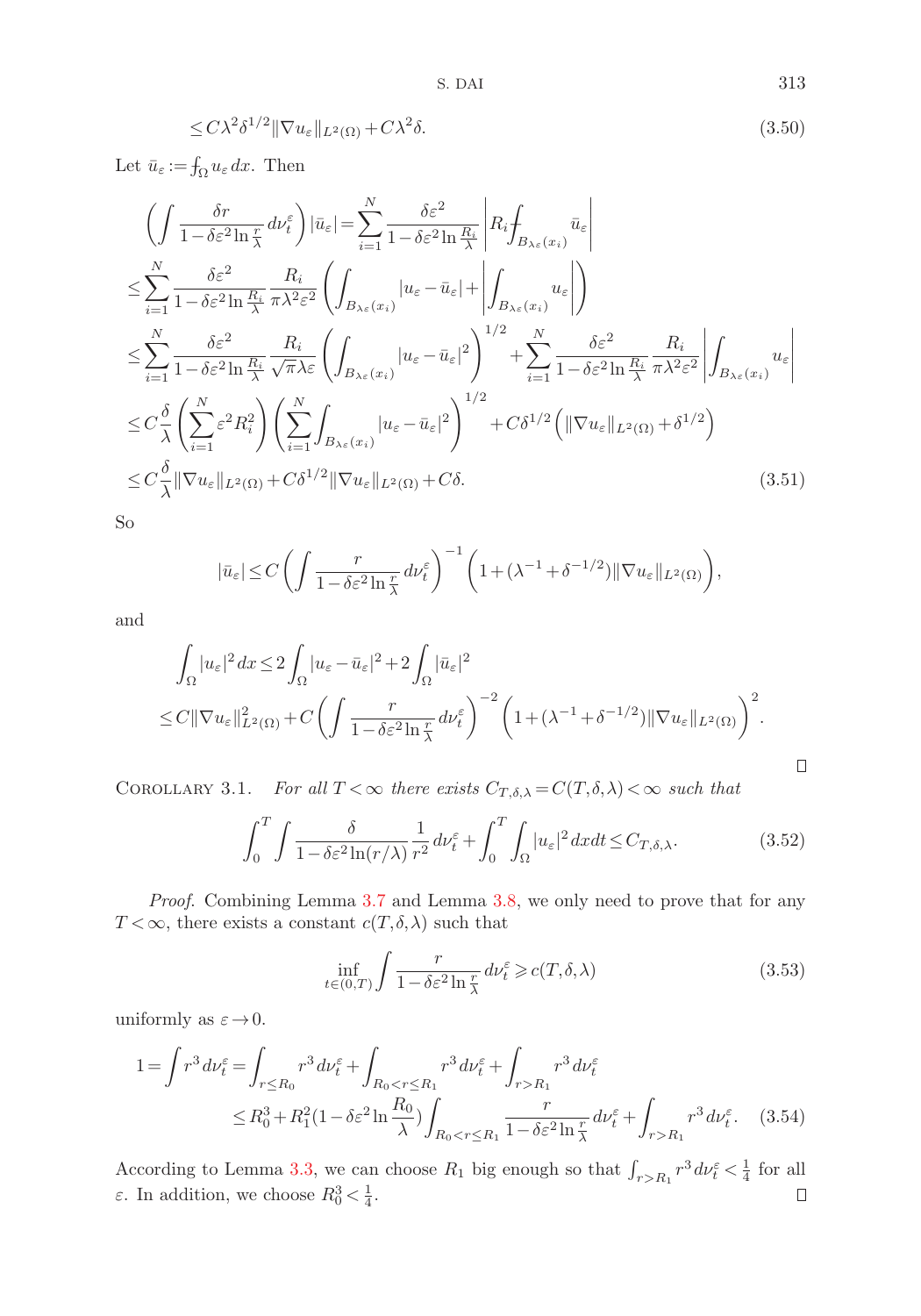REMARK 3.1. Combining Corollary 3.1 and the fact that  $\int r^3 dr_{\tilde{t}}^{\varepsilon} = 1$ , a simple application of Hölder's inequality shows that

$$
\int_0^T \int \frac{1}{r} \, d\nu_t^\varepsilon \, dt \le C_{T,\delta,\lambda}.\tag{3.55}
$$

This indicates that  $\int r^{-1} dr_t^{\varepsilon}$  exists almost everywhere in  $t \in [0,\infty)$  and it is in  $L^1_{loc}([0,\infty)).$ 

## **4.** The limit as  $\varepsilon \to 0$

**4.1.** The existence of the limit of  $\nu_t^{\varepsilon}$ . As is in [9], according to (3.11) and (3.29), the Arzela-Ascoli theorem guarantees that there exists a family of nonnegative Borel measures  $\{\nu_t\}_t$  and a subsequence of  $\nu_t^{\varepsilon}$ , still denoted by  $\nu_t^{\varepsilon}$ , such that

$$
\int \zeta \, d\nu_t^{\varepsilon} \to \int \zeta \, d\nu_t \quad \text{locally uniformly in } t \in [0, \infty). \tag{4.1}
$$

for any  $\zeta$  in a countable dense subset of  $C_p^0 \cap C^1$ . Again by the uniform boundedness of  $\nu_t^{\varepsilon}$  (3.11), we can extend (4.1) to all  $\zeta \in C_p^0$ .

Since  $\int dv_t^{\varepsilon} \leq 1$ , the weak lower semicontinuity guarantees the uniform boundedness of  $\nu_t$ ,

$$
\int d\nu_t \le 1. \tag{4.2}
$$

By the tightness of  $\nu_t^{\varepsilon}$  (Lemma 3.3), we have

$$
\int_{r>M} r^3 d\nu_t^{\varepsilon} \to 0 \quad \text{uniformly in } \varepsilon \text{ as } M \to \infty. \tag{4.3}
$$

On the other hand, (3.11) indicates that

$$
\int_{r<\sigma} r^3 d\nu_t^{\varepsilon} \to 0 \quad \text{uniformly in } \varepsilon \text{ as } \sigma \to 0. \tag{4.4}
$$

So the conservation of volume (3.13) is preserved by  $\nu_t$ ,

$$
\int r^3 d\nu_t = 1 \quad \text{for all } t \in [0, \infty). \tag{4.5}
$$

**4.2. The limit of**  $u_{\varepsilon}$ **.** First we observe that, according to  $(3.16)$  and  $(3.52)$ , for any given T,  $u_{\varepsilon}$  is bounded in  $L^2(0,T;H^1(\Omega))$ . So there exists  $u_* \in L^2(0,T;H^1(\Omega))$ and a subsequence of  $u_{\varepsilon}$ , still denoted by  $u_{\varepsilon}$ , such that  $u_{\varepsilon} \to u_*$  in  $L^2(0,T;H^1(\Omega))$ . In addition, the trace theorem indicates that  $u_*$  is spatially periodic in space with respect to  $\Omega$ .

Let  $C_0(0,T)$  denote continuous functions in t with compact support in  $(0,T)$  and  $C_p^1(\Omega)$  denote continuously differentiable functions that are periodic with respect to  $\Omega$ . THEOREM 4.1. For any  $\psi(t) \in C_0(0,T)$  and any  $\zeta \in C_p^1(\Omega)$ , we have

$$
\int_0^T \int \psi(t) \nabla \zeta(x) \cdot \nabla u_* dx dt + 2\pi \delta \int_0^T \int \psi(t) \zeta(x) \left( u_* - \frac{1}{r} \right) d\nu_t dt = 0. \tag{4.6}
$$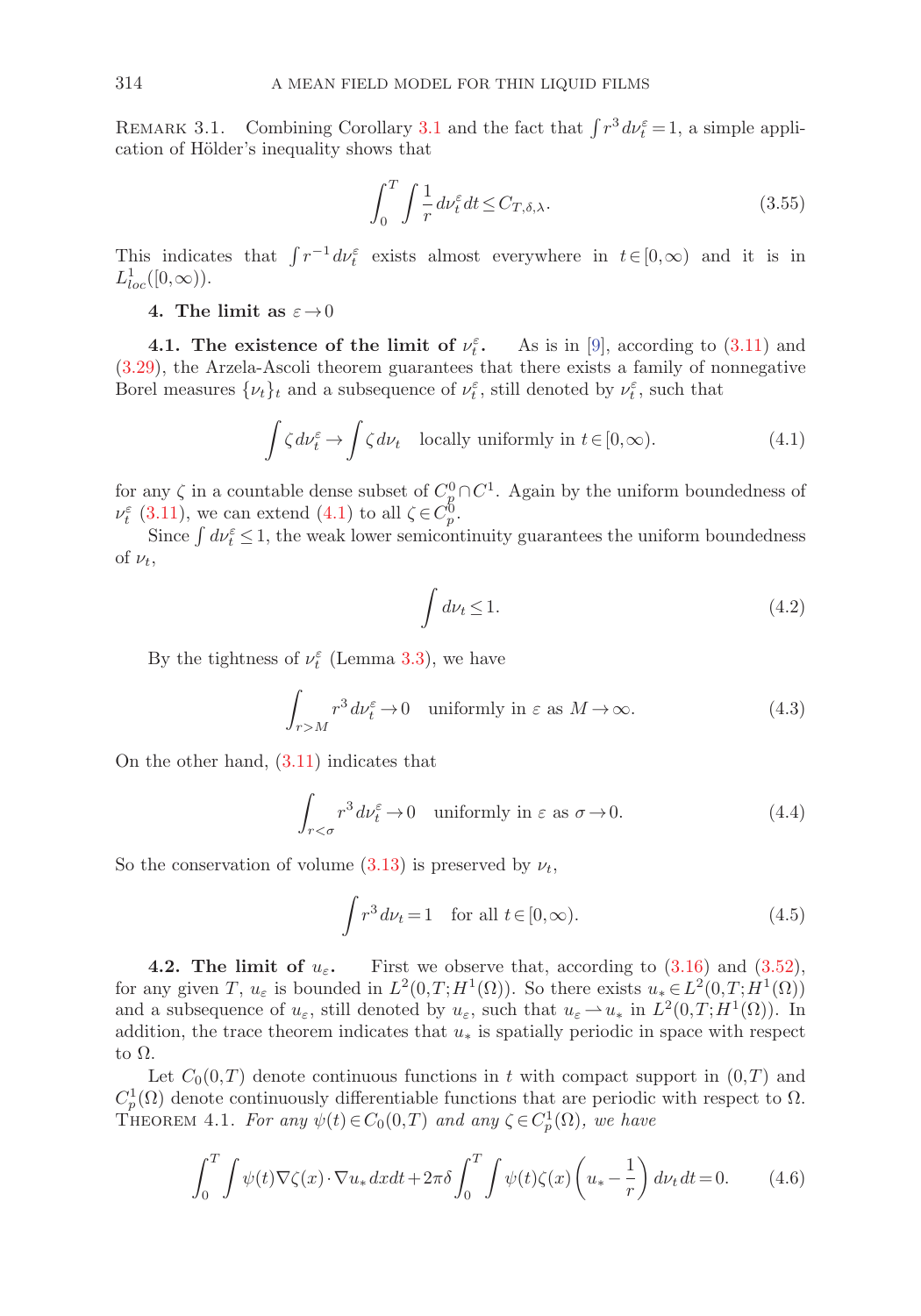S. DAI 315

Before proving Theorem 4.1, we state the following lemma, which is a fact used in [9] but we think it deserves to be singled out as a lemma. It is essential when we need to exchange integrals in a ball into an integral on the boundary of that ball. LEMMA 4.1. For any  $u \in H^1(B_r(0))$ , we have

$$
\left| \int_{B_r} u \, dx - \frac{r}{2} \int_{\partial B_r} u \, ds \right| \le \sqrt{2\pi} r^2 \|\nabla u\|_{L^2(B_r)}.
$$
\n
$$
(4.7)
$$

Proof. The idea is to use integration by parts to transform the volume integral into a boundary integral.

Let  $\varphi(x) = -\frac{1}{4}|x|^2$ . Then

$$
-\Delta \varphi = 1 \quad \text{in } B_r(0),
$$
  

$$
\nabla \varphi \cdot n = -\frac{1}{2}r \quad \text{on } \partial B_r.
$$

$$
\int_{B_r} u dx = \int_{B_r} (-\Delta \varphi) u dx = \int_{B_r} \nabla u \cdot \nabla \varphi - \int_{\partial B_r} u \nabla \varphi \cdot n
$$

$$
= \int_{B_r} \nabla u \cdot \nabla \varphi + \frac{1}{2} r \int_{\partial B_r} u ds.
$$

Hence

$$
\left| \int_{B_r} u \, dx - \frac{r}{2} \int_{\partial B_r} u \, ds \right| \leq ||\nabla u||_{L^2(B_r)} ||\nabla \varphi||_{L^2(B_r)} = \sqrt{2\pi} r^2 ||\nabla u||_{L^2(B_r)}.
$$
\n(4.8)

REMARK 4.1. A special case of Lemma 4.1 is when u is harmonic in  $B_r$ . The mean value property says

$$
u(0) = \frac{1}{2\pi r} \int_{\partial B_r} u \, ds = \frac{1}{\pi r^2} \int_{B_r} u \, dx. \tag{4.9}
$$

Hence

$$
\int_{B_r} u \, dx = \frac{r}{2} \int_{\partial B_r} u \, ds \tag{4.10}
$$

LEMMA 4.2. For  $w_i$  defined by  $(3.17)$ – $(3.19)$ , we have

$$
\int_0^T \psi(t) \sum_{i=1}^N \zeta(x_i, R_i) \int_{\partial B_{\lambda \varepsilon}(x_i)} u_\varepsilon(-\nabla w_i \cdot n) dt \to 2\pi \int_0^T \psi(t) \int \zeta u_* dv_t dt.
$$
 (4.11)

Proof. This is exactly Lemma 4.1 in [9].

*Proof.* **(Proof of Theorem 4.1.)** For any  $\psi(t)$  and  $\zeta(x)$ ,

$$
0 = \int_0^T \psi(t) \int_{\Omega} \zeta \cdot (-\Delta u_{\varepsilon}) dx dt
$$
  
= 
$$
\int_0^T \psi(t) \int_{\Omega} \nabla \zeta \cdot \nabla u_{\varepsilon} - \nabla \cdot (\zeta \nabla u_{\varepsilon}) dx dt
$$

 $\Box$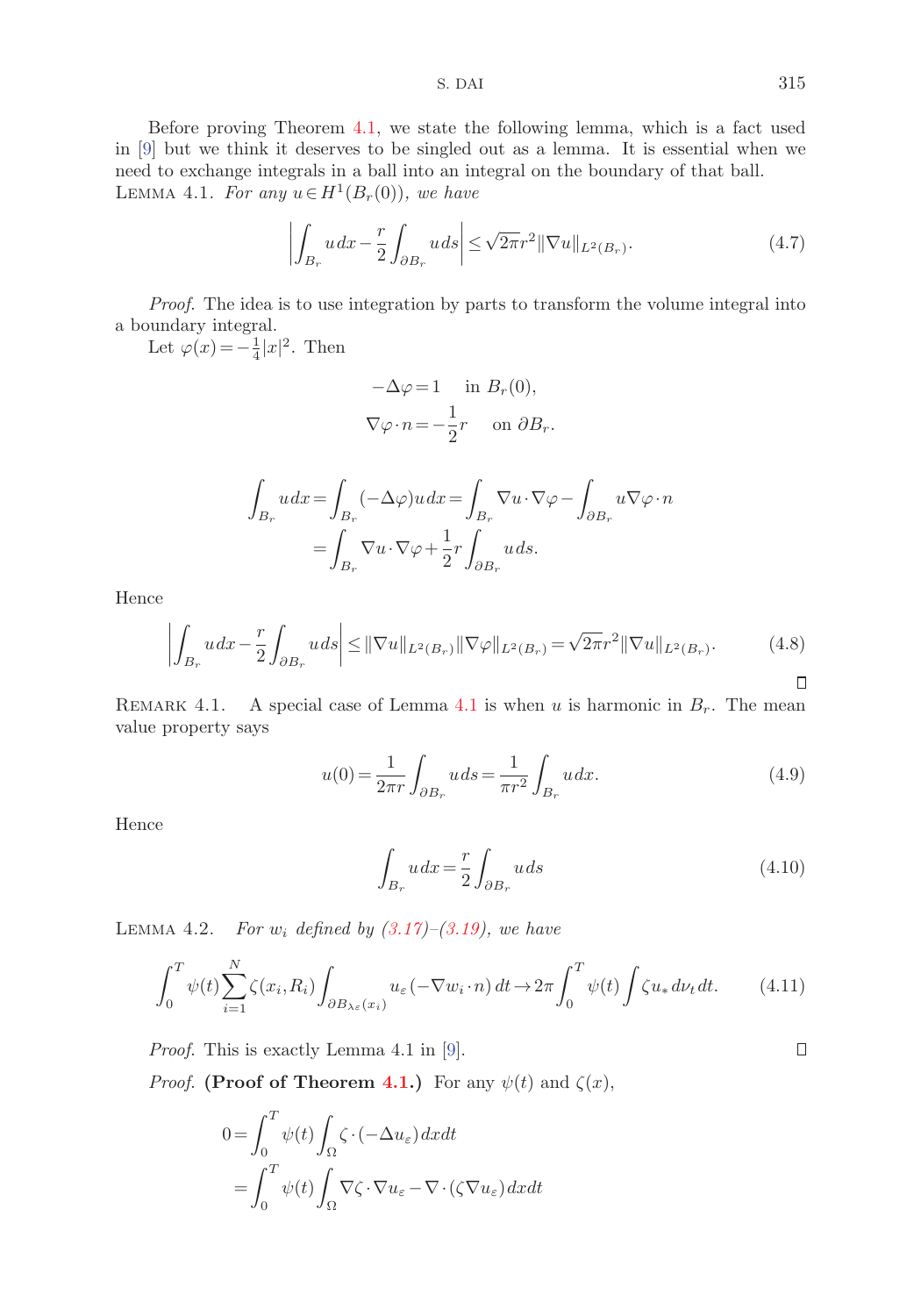$$
= \int_0^T \psi(t) \left( \int_{\Omega} \nabla \zeta \cdot \nabla u_{\varepsilon} dx dt + \sum_{i=1}^N \int_{\partial B_i^{\varepsilon}} \zeta \nabla u_{\varepsilon} \cdot n ds \right) dt
$$
  

$$
= \int_0^T \psi(t) \int_{\Omega} \nabla \zeta \cdot \nabla u_{\varepsilon} dx dt + \sum_{i=1}^N \int_0^T \psi(t) \int_{\partial B_i^{\varepsilon}} \zeta \nabla u_{\varepsilon} \cdot n ds dt.
$$
 (4.12)

Apparently

$$
\int_0^T \psi(t) \int_{\Omega} \nabla \zeta \cdot \nabla u_{\varepsilon} dx dt \to \int_0^T \psi(t) \int_{\Omega} \nabla \zeta \cdot \nabla u_* dx dt \quad \text{as } \varepsilon \to 0. \tag{4.13}
$$

We only need to consider the limit of

$$
\sum_{i=1}^N \int_0^T \psi(t) \int_{\partial B_i^{\varepsilon}} \zeta \nabla u_{\varepsilon} \cdot n \, dsdt \quad \text{as } \varepsilon \to 0.
$$

Because of the definition of  $\nu_t^{\varepsilon}$ , we want to replace  $\zeta$  by  $\zeta(x_i)$  on  $\partial B_i^{\varepsilon}$ . Since  $\Delta w_i = 0$ ,  $w_i = 1$  on  $\partial B_i^{\varepsilon}$ , and  $w_i = 0$  on  $\partial B_{\lambda \varepsilon}(x_i)$ ,

$$
\int_{\partial B_{i}^{\varepsilon}} \zeta \nabla u_{\varepsilon} \cdot n ds
$$
\n
$$
= \int_{\partial B_{i}^{\varepsilon}} \zeta(x_{i}) w_{i} \nabla u_{\varepsilon} \cdot n ds + \int_{\partial B_{i}^{\varepsilon}} (\zeta - \zeta(x_{i})) w_{i} \nabla u_{\varepsilon} \cdot n ds
$$
\n
$$
= -\zeta(x_{i}) \int_{B_{\lambda \varepsilon}(x_{i}) \setminus B_{i}^{\varepsilon}} \nabla \cdot (w_{i} \nabla u_{\varepsilon}) dx - \int_{B_{\lambda \varepsilon}(x_{i}) \setminus B_{i}^{\varepsilon}} \nabla \cdot ((\zeta - \zeta(x_{i})) w_{i} \nabla u_{\varepsilon}) dx
$$
\n
$$
= -\zeta(x_{i}) \int_{B_{\lambda \varepsilon}(x_{i}) \setminus B_{i}^{\varepsilon}} \nabla \cdot (u_{\varepsilon} \nabla w_{i}) dx - \int_{B_{\lambda \varepsilon}(x_{i}) \setminus B_{i}^{\varepsilon}} \nabla \cdot ((\zeta - \zeta(x_{i})) w_{i} \nabla u_{\varepsilon}) dx
$$
\n
$$
= \zeta(x_{i}) \int_{\partial B_{i}^{\varepsilon}} u_{\varepsilon} \nabla w_{i} \cdot n ds - \zeta(x_{i}) \int_{\partial B_{\lambda \varepsilon}(x_{i})} u_{\varepsilon} \nabla w_{i} \cdot n ds
$$
\n
$$
- \int_{B_{\lambda \varepsilon}(x_{i}) \setminus B_{i}^{\varepsilon}} \left( w_{i} \nabla \zeta \cdot \nabla u_{\varepsilon} + (\zeta - \zeta(x_{i})) \nabla w_{i} \cdot \nabla u_{\varepsilon} \right) dx
$$
\n
$$
=: J_{1}^{i} + J_{2}^{i} + J_{3}^{i}.
$$
\n(4.14)

We analyze the above equation term by term.  $J_1^i$  is simple.

$$
J_1^i = \zeta(x_i) \int_{\partial B_i^{\varepsilon}} u_{\varepsilon} \nabla w_i \cdot n \, ds = \zeta(x_i) \frac{1}{R_i} \int_{\partial B_i^{\varepsilon}} \nabla w_i \cdot n \, ds
$$

$$
= -\frac{\delta \varepsilon^2}{1 - \delta \varepsilon^2 \ln\left(\frac{R_i}{\lambda}\right)} 2\pi \zeta(x_i) \frac{1}{R_i},
$$

$$
\sum_{i=1}^N \int_0^T \psi(t) J_1^i dt = -2\pi \delta \int_0^T \varepsilon^2 \sum_{i=1}^N \psi(t) \zeta(x_i) \frac{1}{R_i} \frac{1}{1 - \delta \varepsilon^2 \ln\left(\frac{R_i}{\lambda}\right)}
$$

$$
= -2\pi \delta \int_0^T \psi(t) \zeta(x) \frac{1}{1 - \delta \varepsilon^2 \ln\frac{r}{\lambda}} \frac{1}{r} d\nu_t^{\varepsilon} dt
$$

$$
\to -2\pi \delta \int_0^T \psi(t) \left( \int \zeta(x) \frac{1}{r} d\nu_t \right) dt \quad \text{as } \varepsilon \to 0. \tag{4.15}
$$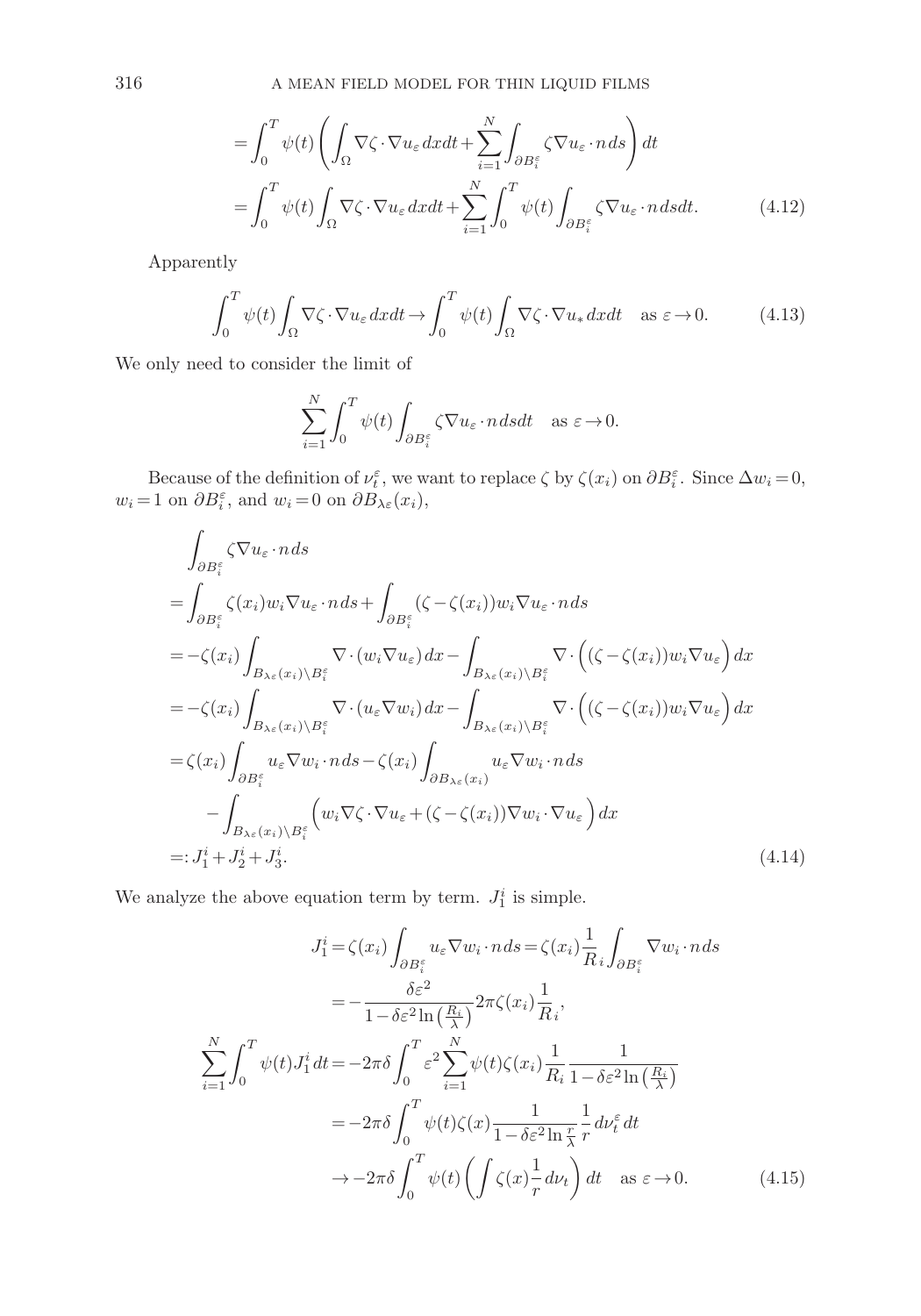For  $J_2^i$  and  $J_3^i$ , we have the following lemma, which completes the proof of Theorem 4.1.

Lemma 4.3.

$$
\sum_{i=1}^{N} \int_{0}^{T} \psi(t) J_2^i dt \to 2\pi \delta \int_{0}^{T} \psi(t) \left( \int \zeta(x) u_*(x) d\nu_t \right) dt,
$$
\n(4.16)

$$
\sum_{i=1}^{N} \int_{0}^{T} \psi(t) J_3^i dt \to 0.
$$
\n(4.17)

*Proof.* For  $J_2^i$ , we further split it into two terms using Lemma 4.1.

$$
J_2^i = -\zeta(x_i) \int_{\partial B_{\lambda \varepsilon}(x_i)} u_{\varepsilon} \nabla w_i \cdot n \, ds = \frac{\delta \varepsilon^2}{1 - \delta \varepsilon^2 \ln\left(\frac{R_i}{\lambda}\right)} \zeta(x_i) \frac{1}{\lambda \varepsilon} \int_{\partial B_{\lambda \varepsilon}(x_i)} u_{\varepsilon} \, ds
$$
  

$$
= \frac{\delta \varepsilon^2}{1 - \delta \varepsilon^2 \ln\left(\frac{R_i}{\lambda}\right)} \zeta(x_i) \frac{2}{\lambda^2 \varepsilon^2} \int_{B_{\lambda \varepsilon}(x_i)} u_{\varepsilon} \, dx + I_1^i \quad \text{by (4.7).}
$$
  

$$
|I_1^i| \le \left| \frac{\delta \varepsilon^2}{1 - \delta \varepsilon^2 \ln\left(\frac{R_i}{\lambda}\right)} \zeta(x_i) \right| 2\sqrt{2\pi} \|\nabla u_{\varepsilon}\|_{L^2(B_{\lambda \varepsilon}(x_i))}. \tag{4.18}
$$

So

$$
\left| \sum_{i=1}^{N} \int_{0}^{T} \psi(t) I_{1}^{i} dt \right| \leq C \left( \sup |\zeta| \right) \delta \varepsilon^{2} \int_{0}^{T} |\psi(t)| \sum_{i=1}^{N} \|\nabla u_{\varepsilon}\|_{L^{2}(B_{\lambda\varepsilon}(x_{i}))} dt
$$
  
\n
$$
\leq C \left( \sup |\zeta| \right) \delta \varepsilon^{2} \int_{0}^{T} |\psi(t)| \left( \sum_{i=1}^{N} 1 \right)^{1/2} \left( \sum_{i=1}^{N} \|\nabla u_{\varepsilon}\|_{L^{2}(B_{\lambda\varepsilon}(x_{i}))}^{2} \right)^{1/2} dt
$$
  
\n
$$
\leq C \left( \sup |\zeta| \right) \delta \varepsilon \int_{0}^{T} |\psi(t)| \left( \varepsilon^{2} \sum_{i=1}^{N} 1 \right)^{1/2} \left( \int_{\Omega} |\nabla u_{\varepsilon}|^{2} dx \right)^{1/2} dt
$$
  
\n
$$
\leq C \left( \sup |\zeta| \right) \delta \varepsilon \|\psi\|_{L^{2}(0,T)} \left( \int_{0}^{T} \int_{\Omega} |\nabla u_{\varepsilon}|^{2} dx \right)^{1/2}
$$
  
\n
$$
\leq C \left( \sup |\zeta| \right) \delta^{3/2} \varepsilon \|\psi\|_{L^{2}(0,T)} \quad \text{by (3.16)}
$$
  
\n
$$
\to 0 \quad \text{as } \varepsilon \to 0.
$$

Thus

$$
\lim_{\varepsilon \to 0} \sum_{i=1}^{N} \int_{0}^{T} \psi(t) J_{2}^{i} dt
$$
\n
$$
= \lim_{\varepsilon \to 0} \int_{0}^{T} \psi(t) \left( \sum_{i=1}^{N} \frac{\delta \varepsilon^{2}}{1 - \delta \varepsilon^{2} \ln\left(\frac{R_{i}}{\lambda}\right)} \zeta(x_{i}) \frac{2}{\lambda^{2} \varepsilon^{2}} \int_{B_{\lambda \varepsilon}(x_{i})} u_{\varepsilon} dx \right) dt.
$$
\n(4.19)

Let

$$
\varphi_{\varepsilon}(x) = \begin{cases} \frac{\varepsilon^2}{1 - \delta \varepsilon^2 \ln\left(\frac{R_i}{\lambda}\right)} \zeta(x_i) \frac{1}{\pi \lambda^2 \varepsilon^2}, & \text{if } |x - x_i| \le \lambda \varepsilon, \\ 0, & \text{otherwise.} \end{cases}
$$
(4.20)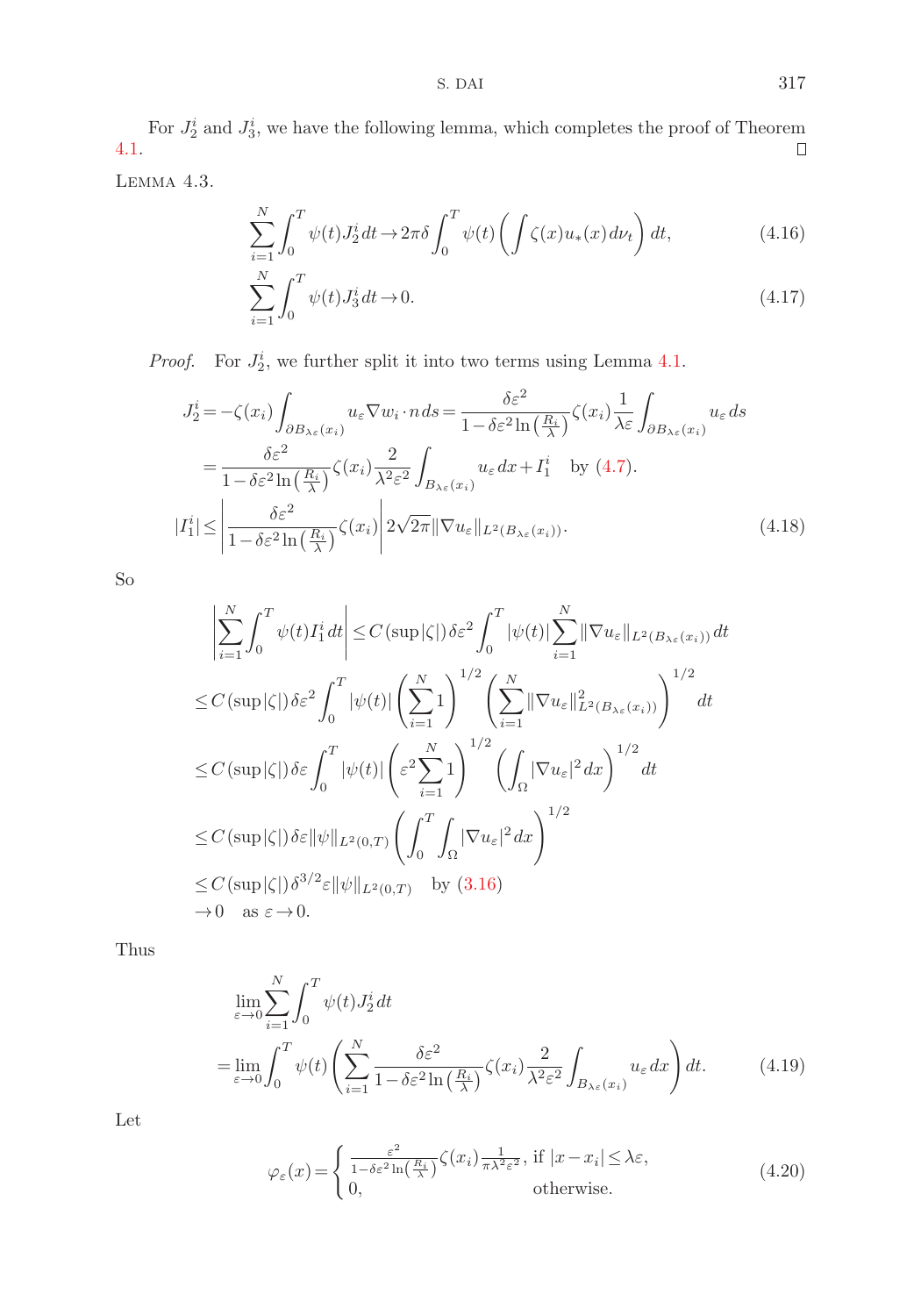Then for any  $v \in C_0^{\infty}((0,T) \times \Omega)$ ,

$$
\int_{0}^{T} \int_{\Omega} \varphi_{\varepsilon}(x) v(t, x) dx dt = \int_{0}^{T} \left( \sum_{i=1}^{N} \frac{\varepsilon^{2}}{1 - \delta \varepsilon^{2} \ln\left(\frac{R_{i}}{\lambda}\right)} \zeta(x_{i}) \frac{1}{\pi \lambda^{2} \varepsilon^{2}} \int_{B_{\lambda \varepsilon}(x_{i})} v(x) dx \right) dt
$$

$$
= \int_{0}^{T} \left( \sum_{i=1}^{N} \frac{\varepsilon^{2}}{1 - \delta \varepsilon^{2} \ln\left(\frac{R_{i}}{\lambda}\right)} \zeta(x_{i}) v(x_{i}) \right) dt + I_{\varepsilon}
$$

$$
= \int_{0}^{T} \int_{0}^{T} \zeta(x) v(t, x) d\nu_{t}^{{\varepsilon}} dt + I_{\varepsilon}
$$

$$
\to \int_{0}^{T} \int_{0}^{T} \zeta(x) v(t, x) d\nu_{t} dt. \tag{4.21}
$$

Here we used the fact that  $I_\varepsilon \,{\to}\, 0$  as  $\varepsilon \,{\to}\, 0.$ 

So by the strong convergence of  $u_{\varepsilon} \to u_*$  in  $L^2(0,T;L^2(\Omega))$  and the boundedness of  $\varphi_{\varepsilon}$  in  $L^2(0,T;L^2(\Omega))$ , we have

$$
\lim_{\varepsilon \to 0} \sum_{i=1}^{N} \int_{0}^{T} \psi(t) J_{2}^{i} dt = \lim_{\varepsilon \to 0} 2\pi \delta \int_{0}^{T} \int_{\Omega} \psi(t) u_{\varepsilon}(x) \varphi_{\varepsilon}(x) dx dt
$$

$$
= 2\pi \delta \int_{0}^{T} \left( \int \psi(t) \zeta(x) u_{*}(x) d\nu_{t} \right) dt.
$$
(4.22)

Now we consider  $J_3^i$ . For  $x \in B_{\lambda \varepsilon}(x_i)$ , since

$$
|\zeta(x) - \zeta(x_i)| = \left| \int_0^1 \nabla \zeta(x_i + t(x - x_i)) \cdot (x - x_i) dt \right| \leq \lambda \varepsilon \left( \sup |\nabla \zeta| \right),
$$

we have

$$
|J_3^i| = \left| - \int_{B_{\lambda \varepsilon}(x_i) \setminus B_i^{\varepsilon}} (w_i \nabla \zeta \cdot \nabla u_{\varepsilon} + (\zeta - \zeta(x_i)) \nabla w_i \cdot \nabla u_{\varepsilon}) dx \right|
$$
  
\n
$$
\leq (\sup |\nabla \zeta|) \left( \|w_i\|_{L^2(B_{\lambda \varepsilon}(x_i) \setminus B_i^{\varepsilon})} + \lambda \varepsilon \|\nabla w_i\|_{L^2(B_{\lambda \varepsilon}(x_i))} \right) \|\nabla u_{\varepsilon}\|_{L^2(B_{\lambda \varepsilon}(x_i))},
$$
  
\n
$$
\leq (\sup |\nabla \zeta|) \lambda \varepsilon \left( \sqrt{\frac{\pi}{2}} \frac{\delta \varepsilon^2}{1 - \delta \varepsilon^2 \ln(\frac{R_i}{\lambda})} + \left( 2\pi \frac{\delta \varepsilon^2}{1 - \delta \varepsilon^2 \ln(\frac{R_i}{\lambda})} \right)^{1/2} \right)
$$
  
\n
$$
\cdot \|\nabla u_{\varepsilon}\|_{L^2(B_{\lambda \varepsilon}(x_i))}
$$
  
\n
$$
\leq C (\sup |\nabla \zeta|) \delta^{1/2} \varepsilon^2 (\delta^{1/2} \varepsilon + 1) \|\nabla u_{\varepsilon}\|_{L^2(B_{\lambda \varepsilon}(x_i))}. \tag{4.23}
$$

Here we used Equation (3.24) and the following estimate

$$
\|w_i\|_{L^2(B_{\lambda\varepsilon}(x_i)\setminus B_i^{\varepsilon})}^2 = 2\pi \frac{1}{\ln^2(\frac{a_\varepsilon R_i}{\lambda\varepsilon})} \int_{a_\varepsilon R_i}^{\lambda\varepsilon} r \left(\ln(\frac{r}{\lambda\varepsilon})\right)^2 dr
$$
  

$$
= 2\pi \frac{1}{\ln^2(\frac{a_\varepsilon R_i}{\lambda\varepsilon})} \left\{-\frac{(a_\varepsilon R_i)^2}{2} \left(\ln(\frac{a_\varepsilon R_i}{\lambda\varepsilon})\right)^2 - \int_{a_\varepsilon R_i}^{\lambda\varepsilon} r \ln(\frac{r}{\lambda\varepsilon}) dr\right\}
$$
  

$$
\leq 2\pi \frac{1}{\ln^2(\frac{a_\varepsilon R_i}{\lambda\varepsilon})} \left\{-\int_{a_\varepsilon R_i}^{\lambda\varepsilon} r \ln(\frac{r}{\lambda\varepsilon}) dr\right\}
$$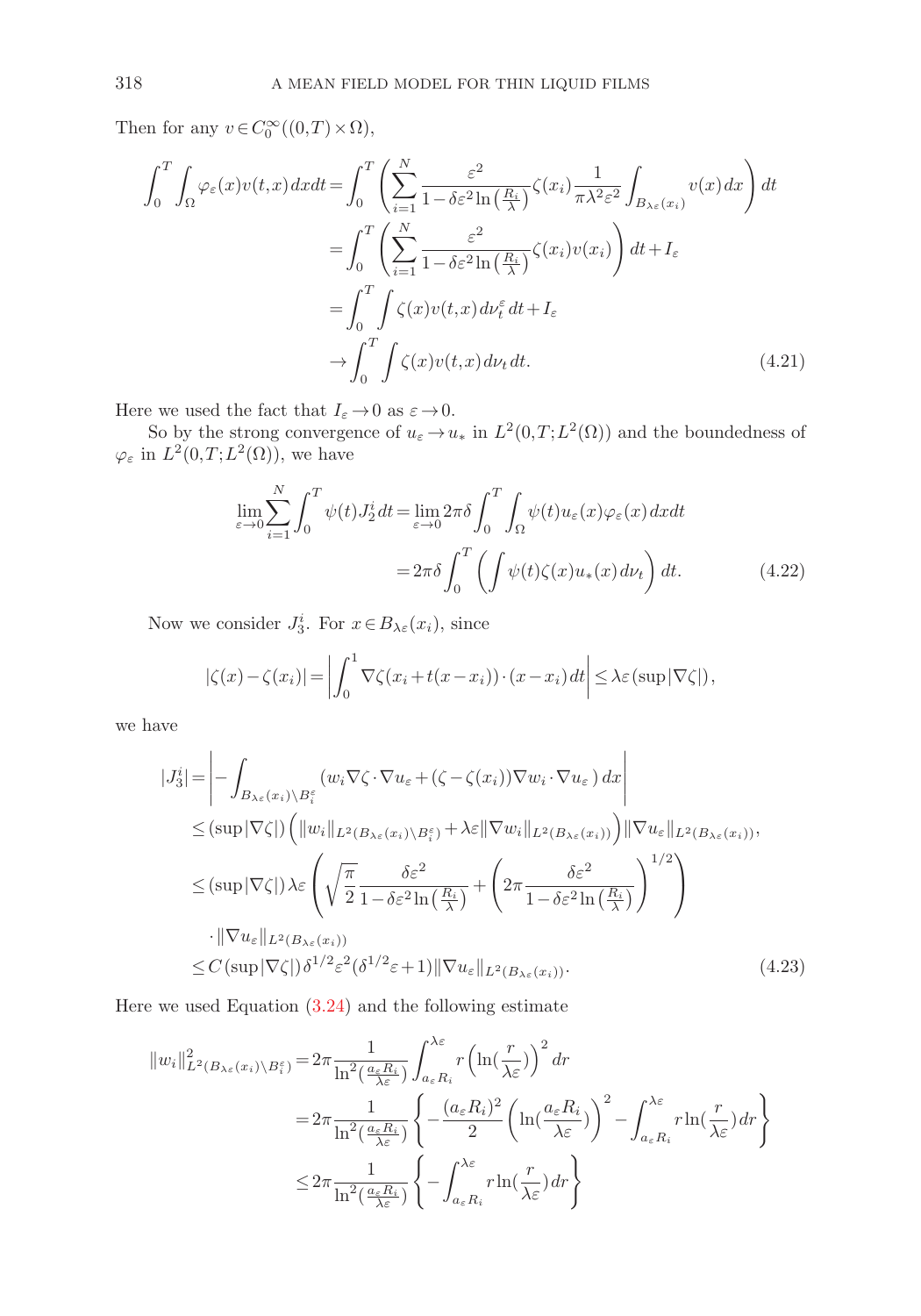S. DAI 319

$$
=2\pi \frac{1}{\ln^{2}\left(\frac{a_{\varepsilon}R_{i}}{\lambda\varepsilon}\right)}\left\{\frac{(a_{\varepsilon}R_{i})^{2}}{2}\ln\left(\frac{a_{\varepsilon}R_{i}}{\lambda\varepsilon}\right)+\frac{\lambda^{2}\varepsilon^{2}}{4}-\frac{(a_{\varepsilon}R_{i})^{2}}{4}\right\}
$$

$$
\leq \frac{\pi\lambda^{2}\varepsilon^{2}}{2}\left(\frac{\delta\varepsilon^{2}}{1-\delta\varepsilon^{2}\ln\left(\frac{R_{i}}{\lambda}\right)}\right)^{2}.
$$
(4.24)

So

$$
\left| \sum_{i=1}^{N} \int_{0}^{T} \psi(t) J_{3}^{i} dt \right|
$$
\n
$$
\leq C \left( \sup |\nabla \zeta| \right) \|\psi\|_{L^{2}(0,T)} \delta^{1/2} \varepsilon^{2} (\delta^{1/2} \varepsilon + 1) \left( \int_{0}^{T} \left( \sum_{i=1}^{N} \|\nabla u_{\varepsilon}\|_{L^{2}(B_{\lambda_{\varepsilon}}(x_{i}))} \right)^{2} \right)^{1/2}
$$
\n
$$
\leq C \left( \sup |\nabla \zeta| \right) \|\psi\|_{L^{2}(0,T)} \delta^{1/2} \varepsilon (\delta^{1/2} \varepsilon + 1) \cdot \left( \int_{0}^{T} \left( \varepsilon^{2} \sum_{i=1}^{N} 1 \right) \left( \sum_{i=1}^{N} \|\nabla u_{\varepsilon}\|_{L^{2}(B_{\lambda_{\varepsilon}}(x_{i}))}^{2} \right) \right)^{1/2}
$$
\n
$$
\leq C \left( \sup |\nabla \zeta| \right) \|\psi\|_{L^{2}(0,T)} \delta^{1/2} \varepsilon (\delta^{1/2} \varepsilon + 1) \left( \int_{0}^{T} \int_{\Omega} |\nabla u_{\varepsilon}|^{2} dx dt \right)^{1/2}
$$
\n
$$
\leq C \left( \sup |\nabla \zeta| \right) \|\psi\|_{L^{2}(0,T)} \delta \varepsilon (\delta^{1/2} \varepsilon + 1) \quad \text{by (3.16)}
$$
\n
$$
\to 0 \quad \text{as } \varepsilon \to 0. \tag{4.25}
$$

**4.3. The limit equation for the droplet distribution.** Finally we state the following theorem about the droplet distribution.

THEOREM 4.2. For all  $\psi \in C_0^{\infty}(0, \infty)$  and  $\zeta \in C_p^0$  with  $\partial \zeta / \partial r \in C_p^0$ , we have

$$
\int_0^T \int \left( \psi'(t)\zeta + 2\pi\psi(t) \frac{\partial \zeta}{\partial r} \frac{1}{r^3} (ru_* - 1) \right) d\nu_t dt = 0.
$$
 (4.26)

*Proof.* For a given  $\psi$ , let  $T > 0$  be big enough so that supp $\psi \subset (0,T)$ . Then

$$
0 = \int_0^T \frac{d}{dt} \varepsilon^2 \sum_{i=1}^N \psi(t) \zeta(x_i, R_i) dt
$$
  
\n
$$
= \int_0^T \varepsilon^2 \sum_{i=1}^N \left\{ \psi'(t) \zeta(x_i, R_i) + \psi(t) \frac{\partial \zeta}{\partial r}(x_i, R_i) \dot{R}_i \right\} dt
$$
  
\n
$$
= \int_0^T \varepsilon^2 \sum_{i=1}^N \left\{ \psi'(t) \zeta(x_i, R_i) + \psi(t) \frac{\partial \zeta}{\partial r}(x_i, R_i) \frac{1}{\delta \varepsilon^2 R_i^2} \int_{\partial B_i^{\varepsilon}} \nabla u_{\varepsilon} \cdot n ds \right\} dt
$$
  
\n
$$
= \int_0^T \varepsilon^2 \sum_{i=1}^N \left\{ \psi'(t) \zeta(x_i, R_i) + \psi(t) \frac{\partial \zeta}{\partial r}(x_i, R_i) \frac{1}{\delta \varepsilon^2 R_i^2} \right\}
$$
  
\n
$$
\left( -2\pi \frac{\delta \varepsilon^2}{1 - \delta \varepsilon^2 \ln\left(\frac{R_i}{\lambda}\right)} \frac{1}{R_i} - \int_{\partial B_{\lambda \varepsilon}(x_i)} u_{\varepsilon} \nabla w_i \cdot n ds \right) \right\} dt
$$
  
\n
$$
\to \int_0^T \int \left( \psi'(t) \zeta + 2\pi \psi(t) \frac{\partial \zeta}{\partial r} \frac{1}{r^3} (-1 + ru_*) \right) d\nu_t dt.
$$
 (4.27)  
\n: used Lemma 4.2.

Here we used Lemma 4.2.